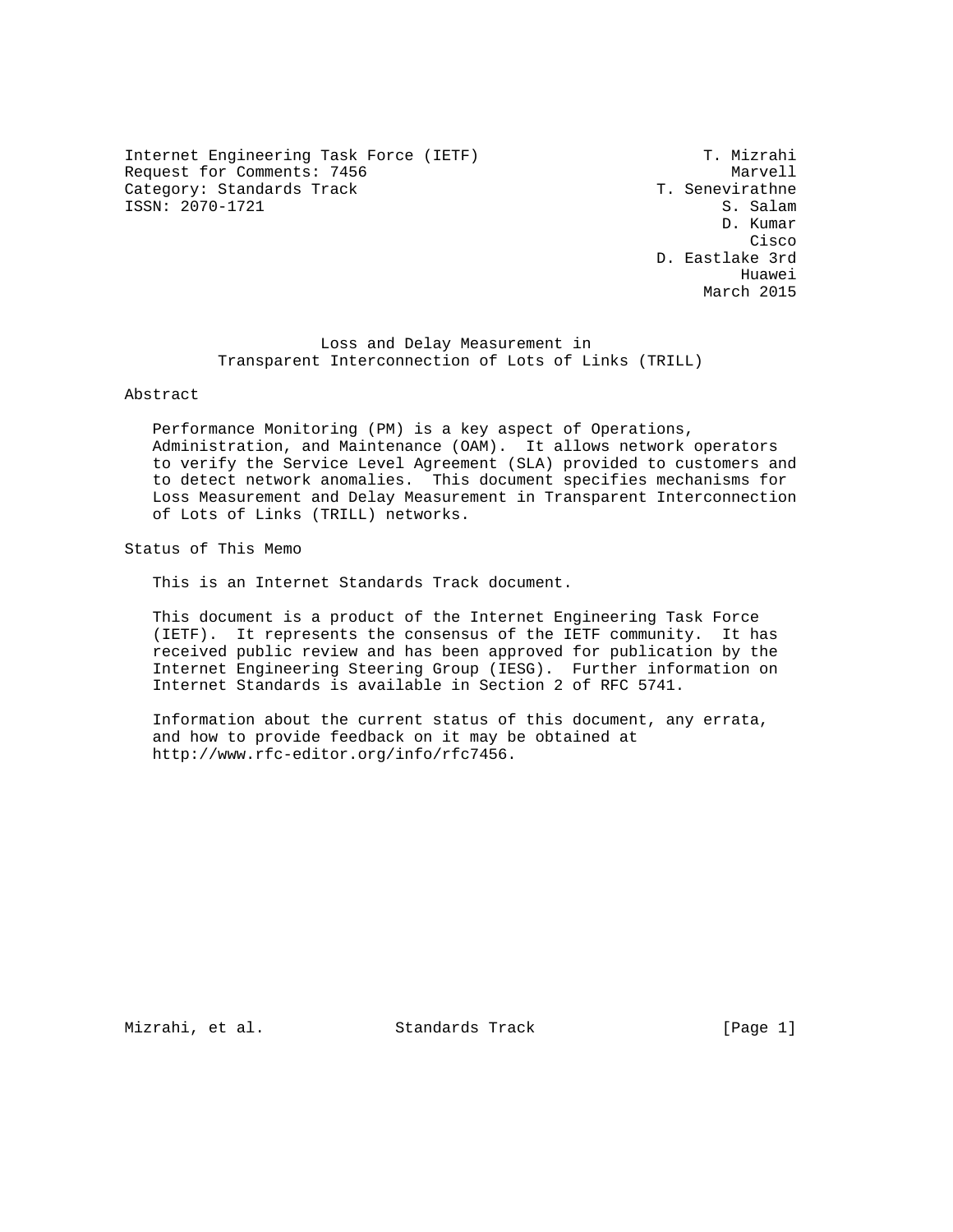# Copyright Notice

 Copyright (c) 2015 IETF Trust and the persons identified as the document authors. All rights reserved.

 This document is subject to BCP 78 and the IETF Trust's Legal Provisions Relating to IETF Documents

 (http://trustee.ietf.org/license-info) in effect on the date of publication of this document. Please review these documents carefully, as they describe your rights and restrictions with respect to this document. Code Components extracted from this document must include Simplified BSD License text as described in Section 4.e of the Trust Legal Provisions and are provided without warranty as described in the Simplified BSD License.

# Table of Contents

| 2. Conventions Used in this Document 4                     |  |  |
|------------------------------------------------------------|--|--|
|                                                            |  |  |
|                                                            |  |  |
|                                                            |  |  |
| 3. Loss and Delay Measurement in the TRILL Architecture  6 |  |  |
|                                                            |  |  |
| 3.2. One-Way vs. Two-Way Performance Monitoring            |  |  |
| 3.2.1. One-Way Performance Monitoring 7                    |  |  |
| 3.2.2. Two-Way Performance Monitoring 7                    |  |  |
| 3.3. Point-to-Point vs. Point-to-Multipoint PM  8          |  |  |
|                                                            |  |  |
|                                                            |  |  |
|                                                            |  |  |
|                                                            |  |  |
|                                                            |  |  |
| 4.2.1. SLM Message Transmission 12                         |  |  |
| 4.2.2. SLM Message Reception 12                            |  |  |
| 4.2.3. SLR Message Reception 13                            |  |  |
|                                                            |  |  |
| 5.1. One-Way Delay Measurement 14                          |  |  |
| 5.1.1. IDM Message Transmission 15                         |  |  |
|                                                            |  |  |
|                                                            |  |  |
| 5.2.1. DMM Message Transmission 17                         |  |  |
| 5.2.2. DMM Message Reception 17                            |  |  |
|                                                            |  |  |

Mizrahi, et al. Standards Track [Page 2]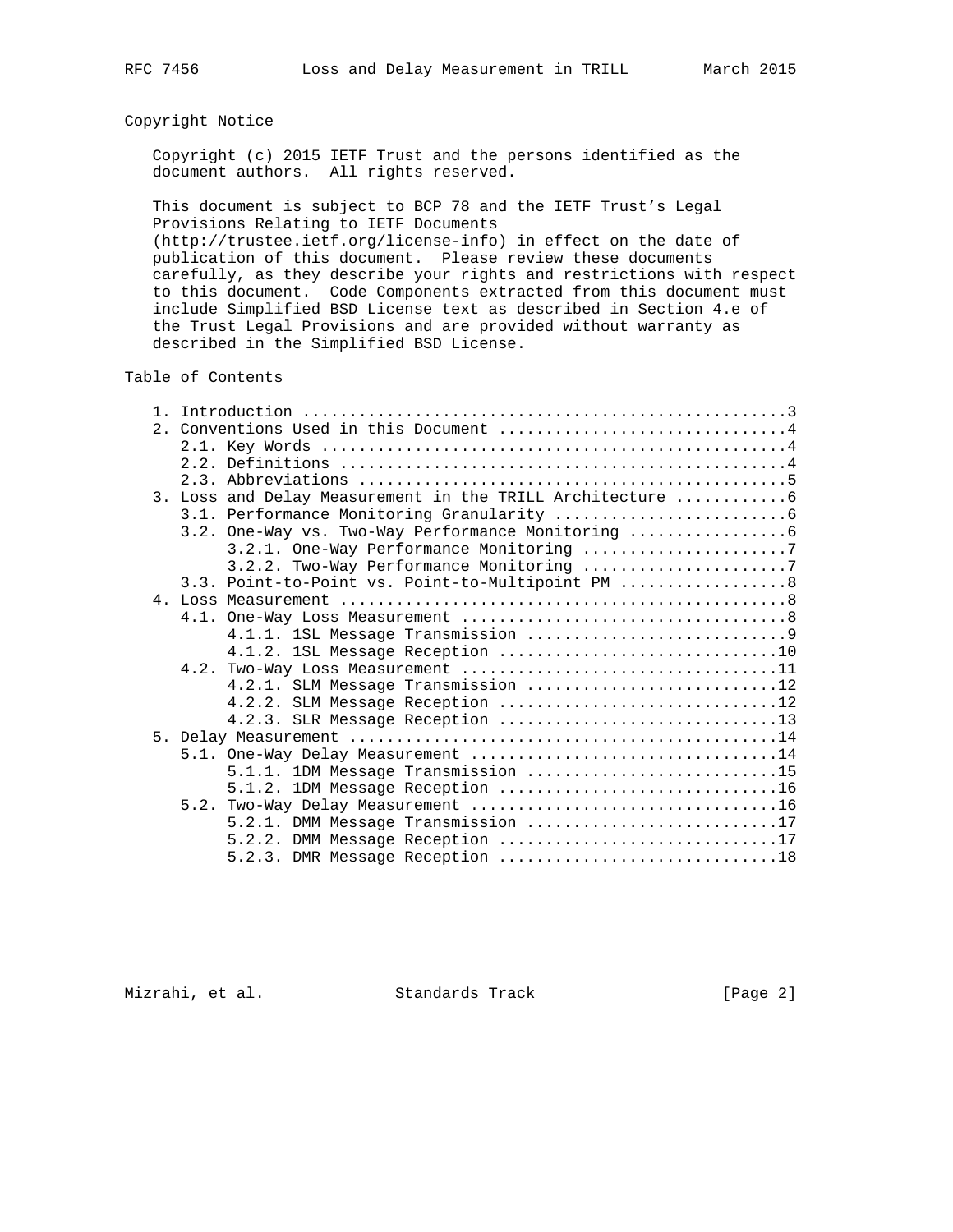|    | $6.1$ .                                  |
|----|------------------------------------------|
|    | 6.2. Loss Measurement Packet Formats 21  |
|    |                                          |
|    |                                          |
|    |                                          |
|    |                                          |
|    | 6.3. Delay Measurement Packet Formats 24 |
|    |                                          |
|    |                                          |
|    |                                          |
|    | $6.3.4$ . DMR Packet Format 26           |
|    |                                          |
|    |                                          |
| 8. |                                          |
|    |                                          |
|    |                                          |
|    |                                          |
|    |                                          |
|    |                                          |
|    |                                          |

### 1. Introduction

 TRILL [TRILL] is a protocol for transparent least-cost routing, where Routing Bridges (RBridges) route traffic to their destination based on least cost, using a TRILL encapsulation header with a hop count.

 Operations, Administration, and Maintenance [OAM] is a set of tools for detecting, isolating, and reporting connection failures and performance degradation. Performance Monitoring (PM) is a key aspect of OAM. PM allows network operators to detect and debug network anomalies and incorrect behavior. PM consists of two main building blocks: Loss Measurement and Delay Measurement. PM may also include other derived metrics such as Packet Delivery Rate, and Inter-Frame Delay Variation.

 The requirements of OAM in TRILL networks are defined in [OAM-REQ], and the TRILL OAM framework is described in [OAM-FRAMEWK]. These two documents also highlight the main requirements in terms of Performance Monitoring.

 This document defines protocols for Loss Measurement and for Delay Measurement in TRILL networks. These protocols are based on the Performance Monitoring functionality defined in ITU-T G.8013/Y.1731 [Y.1731-2013].

Mizrahi, et al. Standards Track [Page 3]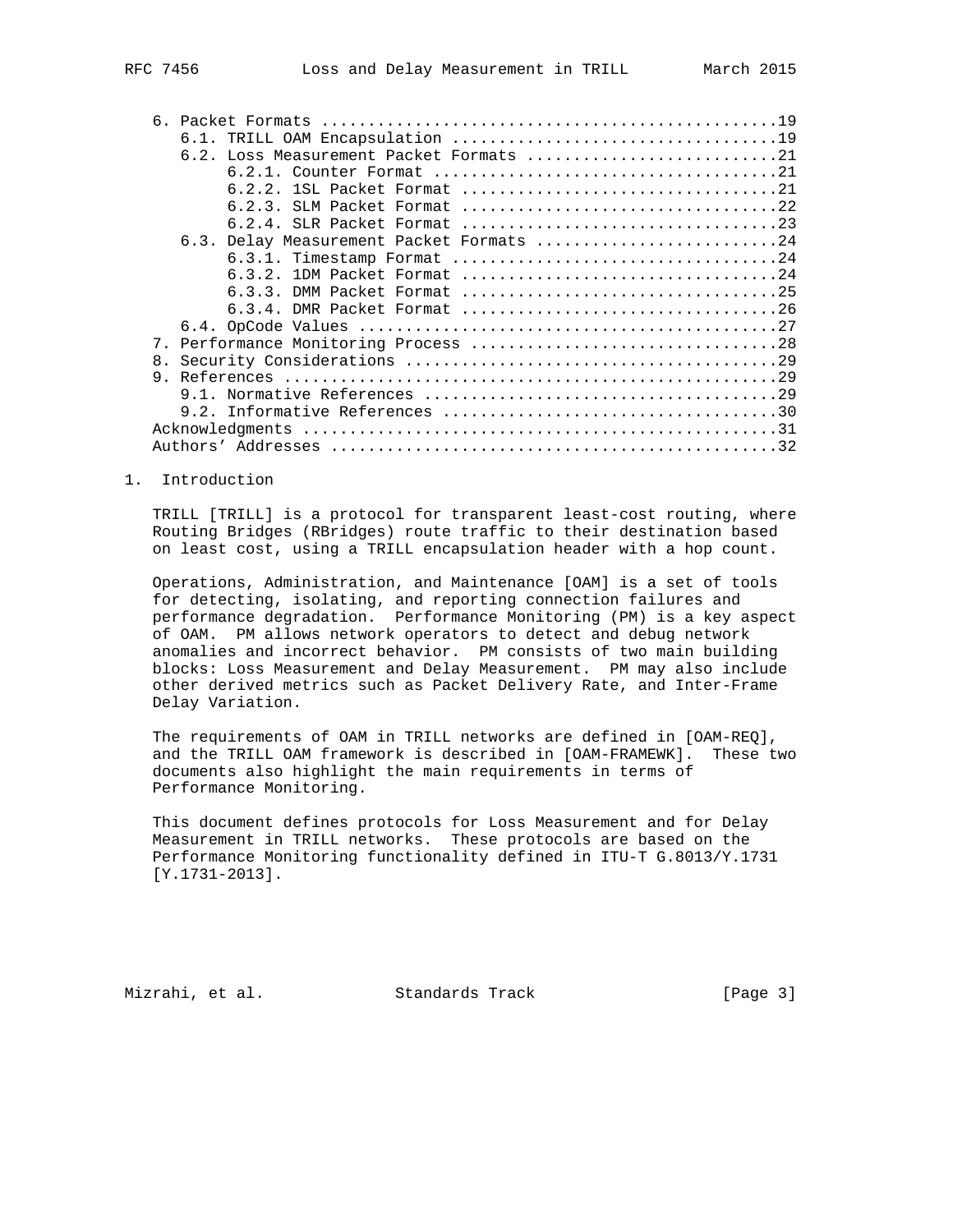- o Loss Measurement: the Loss Measurement protocol measures packet loss between two RBridges. The measurement is performed by sending a set of synthetic packets and counting the number of packets transmitted and received during the test. The frame loss is calculated by comparing the numbers of transmitted and received packets. This provides a statistical estimate of the packet loss between the involved RBridges, with a margin of error that can be controlled by varying the number of transmitted synthetic packets. This document does not define procedures for packet loss computation based on counting user data for the reasons given in Section 5.1 of [OAM-FRAMEWK].
- o Delay Measurement: the Delay Measurement protocol measures the packet delay and packet delay variation between two RBridges. The measurement is performed using timestamped OAM messages.
- 2. Conventions Used in this Document
- 2.1. Key Words

 The key words "MUST", "MUST NOT", "REQUIRED", "SHALL", "SHALL NOT", "SHOULD", "SHOULD NOT", "RECOMMENDED", "MAY", and "OPTIONAL" in this document are to be interpreted as described in [KEYWORDS].

 The requirement level of PM in [OAM-REQ] is 'SHOULD'. Nevertheless, this memo uses the entire range of requirement levels, including 'MUST'; the requirements in this memo are to be read as 'A MEP (Maintenance End Point) that implements TRILL PM MUST/SHOULD/MAY/...'.

- 2.2. Definitions
	- o One-way packet delay (based on [IPPM-1DM]) the time elapsed from the start of transmission of the first bit of a packet by an RBridge until the reception of the last bit of the packet by the remote RBridge.
	- o Two-way packet delay (based on [IPPM-2DM]) the time elapsed from the start of transmission of the first bit of a packet from the local RBridge, receipt of the packet at the remote RBridge, the transmission of a response packet from the remote RBridge back to the local RBridge, and receipt of the last bit of that response packet by the local RBridge.
	- o Packet loss (based on [IPPM-Loss] the number of packets sent by a source RBridge and not received by the destination RBridge. In the context of this document, packet loss is measured at a specific probe instance and a specific observation period. As in

Mizrahi, et al. Standards Track [Page 4]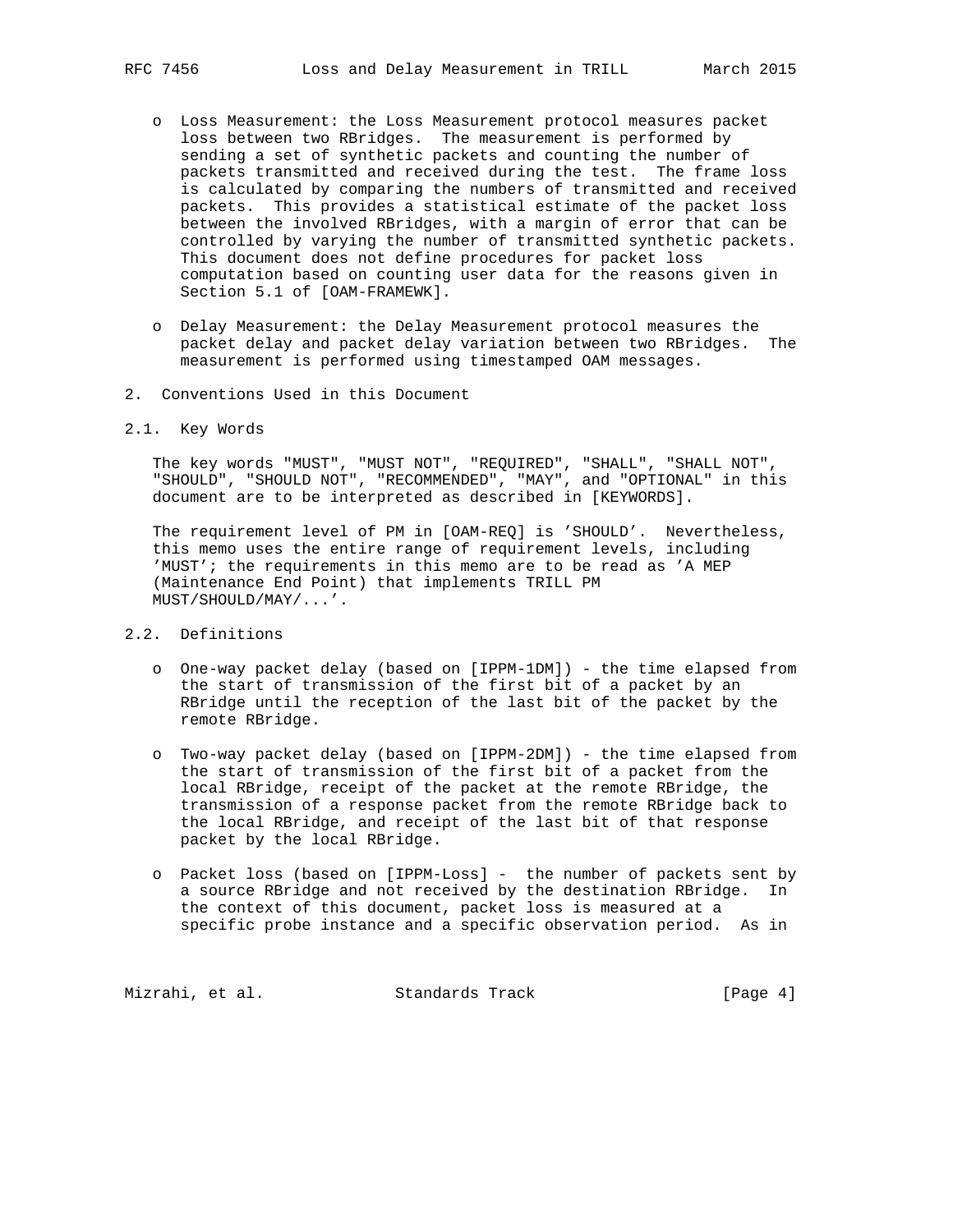[Y.1731-2013], this document distinguishes between near-end and far-end packet loss. Note that this semantic distinction specifies the direction of packet loss but does not affect the nature of the packet loss metric, which is defined in [IPPM-Loss].

- o Far-end packet loss the number of packets lost on the path from the local RBridge to the remote RBridge in a specific probe instance and a specific observation period.
- o Near-end packet loss the number of packets lost on the path from the remote RBridge to the local RBridge in a specific probe instance and a specific observation period.
- 2.3. Abbreviations
	- 1DM One-way Delay Measurement
	- 1SL One-way Synthetic Loss Measurement
	- DMM Delay Measurement Message
	- DMR Delay Measurement Reply
	- DoS Denial of Service
	- FGL Fine-Grained Label [FGL]
	- MD Maintenance Domain
	- MD-L Maintenance Domain Level
	- MEP Maintenance End Point
	- MIP Maintenance Intermediate Point
	- MP Maintenance Point
	- OAM Operations, Administration, and Maintenance [OAM]
	- PM Performance Monitoring
	- SLM Synthetic Loss Measurement Message
	- SLR Synthetic Loss Measurement Reply
	- TLV Type-Length-Value
	- TRILL Transparent Interconnection of Lots of Links [TRILL]

Mizrahi, et al. Standards Track [Page 5]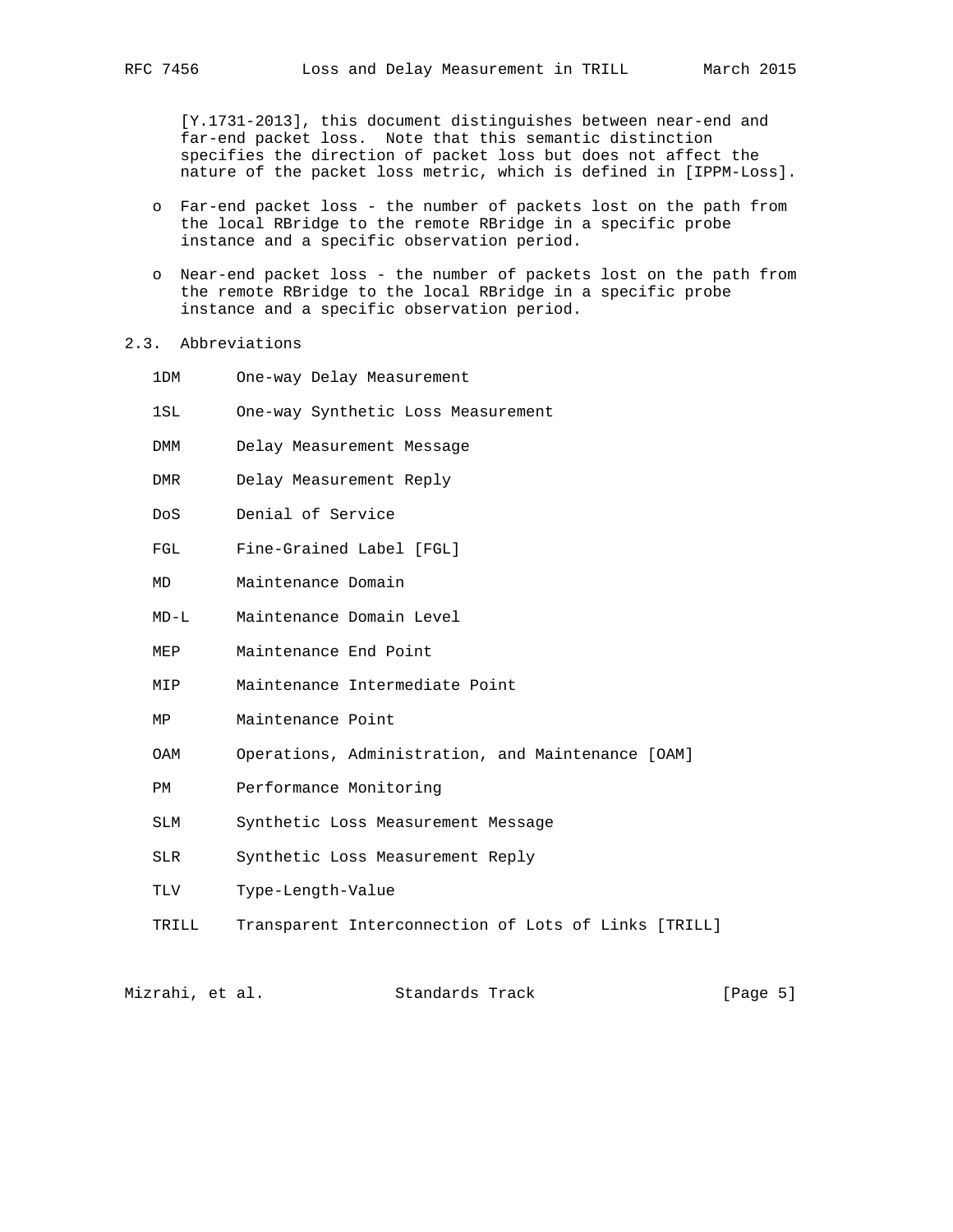3. Loss and Delay Measurement in the TRILL Architecture

 As described in [OAM-FRAMEWK], OAM protocols in a TRILL campus operate over two types of Maintenance Points (MPs): Maintenance End Points (MEPs) and Maintenance Intermediate Points (MIPs).

|      | RB1 $  \leq == >  $ RB3 $  \leq == >  $ RB2 $ $ |      |  |
|------|-------------------------------------------------|------|--|
|      |                                                 |      |  |
| MF.P |                                                 | IE P |  |

Figure 1: Maintenance Points in a TRILL Campus

 Performance Monitoring (PM) allows a MEP to perform Loss and Delay Measurements on any other MEP in the campus. Performance Monitoring is performed in the context of a specific Maintenance Domain (MD).

 The PM functionality defined in this document is not applicable to MIPs.

3.1. Performance Monitoring Granularity

 As defined in [OAM-FRAMEWK], PM can be applied at three levels of granularity: Network, Service, and Flow.

- o Network-level PM: the PM protocol is run over a dedicated test VLAN or FGL [FGL].
- o Service-level PM: the PM protocol is used to perform measurements of actual user VLANs or FGLs.
- o Flow-level PM: the PM protocol is used to perform measurements on a per-flow basis. A flow, as defined in [OAM-REQ], is a set of packets that share the same path and per-hop behavior (such as priority). As defined in [OAM-FRAMEWK], flow-based monitoring uses a Flow Entropy field that resides at the beginning of the OAM packet header (see Section 6.1) and mimics the forwarding behavior of the monitored flow.
- 3.2. One-Way vs. Two-Way Performance Monitoring

 Paths in a TRILL network are not necessarily symmetric, that is, a packet sent from RB1 to RB2 does not necessarily traverse the same set of RBridges or links as a packet sent from RB2 to RB1. Even within a given flow, packets from RB1 to RB2 do not necessarily traverse the same path as packets from RB2 to RB1.

Mizrahi, et al. Standards Track [Page 6]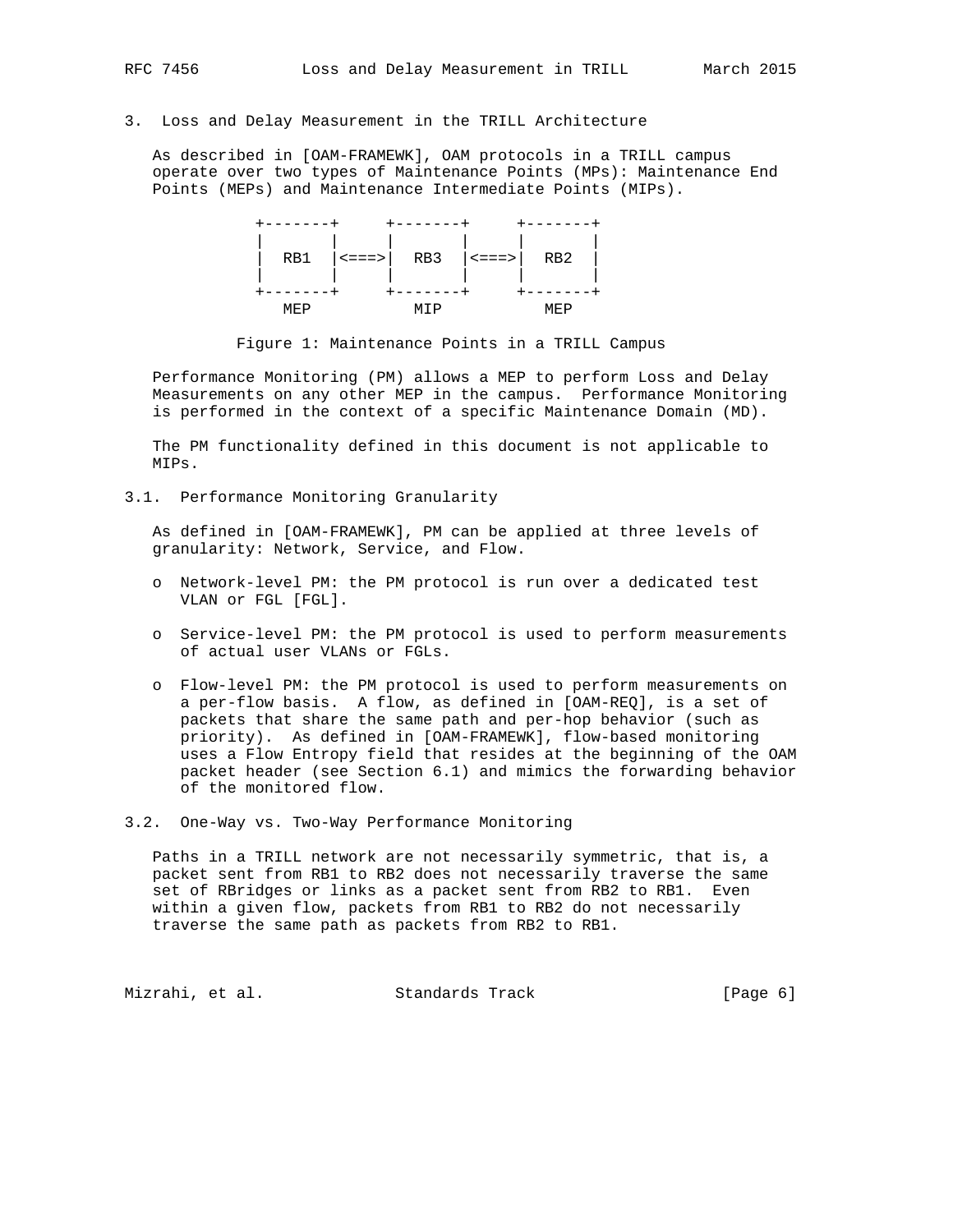## 3.2.1. One-Way Performance Monitoring

 In one-way PM, RB1 sends PM messages to RB2, allowing RB2 to monitor the performance on the path from RB1 to RB2.

 A MEP that implements TRILL PM SHOULD support one-way Performance Monitoring. A MEP that implements TRILL PM SHOULD support both the PM functionality of the sender, RB1, and the PM functionality of the receiver, RB2.

 One-way PM can be applied either proactively or on-demand, although the more typical scenario is the proactive mode, where RB1 and RB2 periodically transmit PM messages to each other, allowing each of them to monitor the performance on the incoming path from the peer MEP.

3.2.2. Two-Way Performance Monitoring

 In two-way PM, a sender, RB1, sends PM messages to a reflector, RB2, and RB2 responds to these messages, allowing RB1 to monitor the performance of:

- o The path from RB1 to RB2.
- o The path from RB2 to RB1.
- o The two-way path from RB1 to RB2, and back to RB1.

 Note that in some cases it may be interesting for RB1 to monitor only the path from RB1 to RB2. Two-way PM allows the sender, RB1, to monitor the path from RB1 to RB2, as opposed to one-way PM (Section 3.2.1), which allows the receiver, RB2, to monitor this path.

 A MEP that implements TRILL PM MUST support two-way PM. A MEP that implements TRILL PM MUST support both the sender and the reflector PM functionality.

 As described in Section 3.1, flow-based PM uses the Flow Entropy field as one of the parameters that identify a flow. In two-way PM, the Flow Entropy of the path from RB1 to RB2 is typically different from the Flow Entropy of the path from RB2 to RB1. This document uses the Reflector Entropy TLV [TRILL-FM], which allows the sender to specify the Flow Entropy value to be used in the response message.

Two-way PM can be applied either proactively or on-demand.

Mizrahi, et al. Standards Track [Page 7]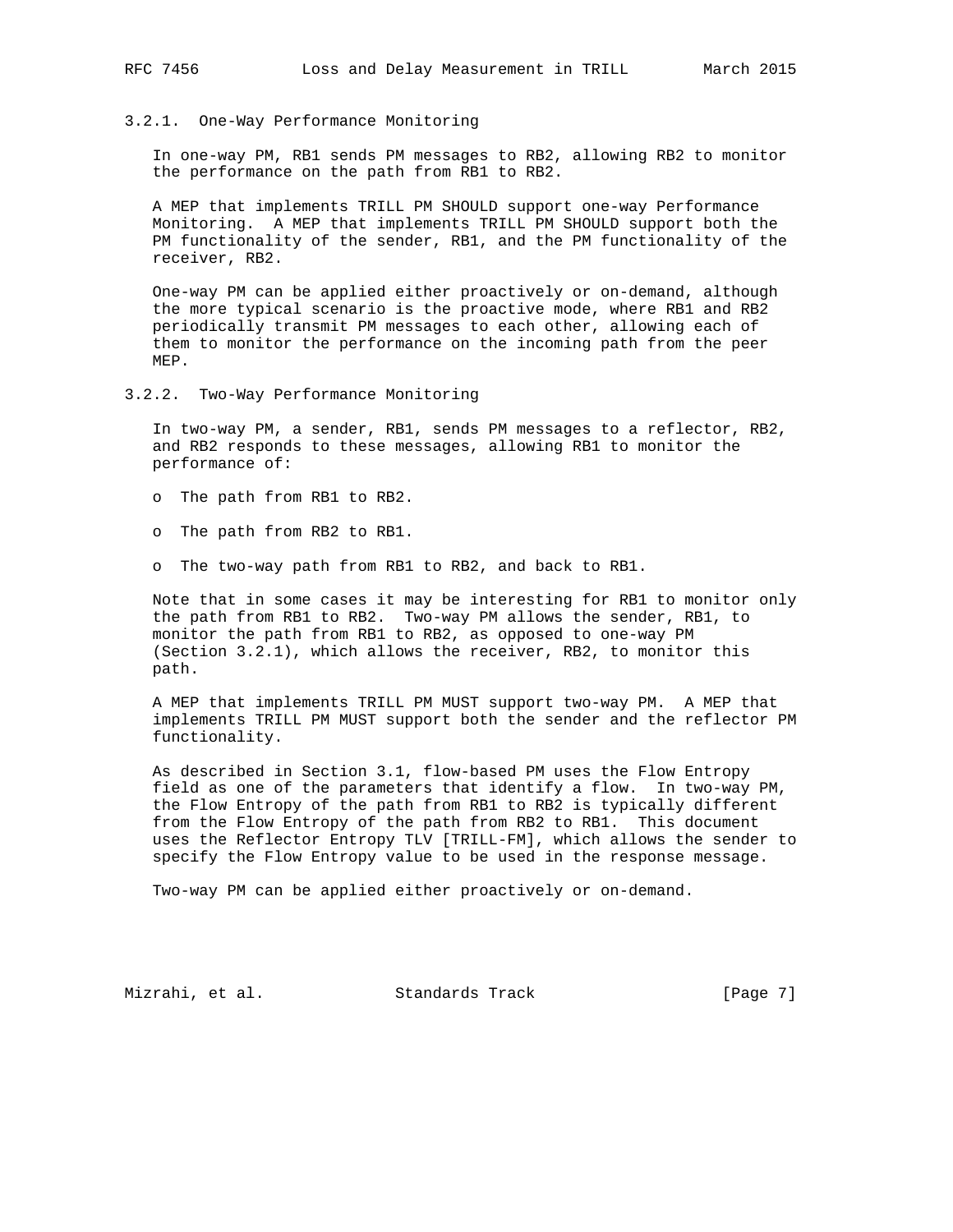# 3.3. Point-to-Point vs. Point-to-Multipoint PM

 PM can be applied either as a point-to-point measurement protocol, or as a point-to-multi-point measurement protocol.

 The point-to-point approach measures the performance between two RBridges using unicast PM messages.

 In the point-to-multipoint approach, an RBridge RB1 sends PM messages to multiple RBridges using multicast messages. The reflectors (in two-way PM) respond to RB1 using unicast messages. To protect against reply storms, the reflectors MUST send the response messages after a random delay in the range of 0 to 2 seconds. This ensures that the responses are staggered in time and that the initiating RBridge is not overwhelmed with responses. Moreover, an RBridge Scope TLV [TRILL-FM] can be used to limit the set of RBridges from which a response is expected, thus reducing the impact of potential response bursts.

4. Loss Measurement

 The Loss Measurement protocol has two modes of operation: one-way Loss Measurement and two-way Loss Measurement.

 Note: The terms 'one-way' and 'two-way' Loss Measurement should not be confused with the terms 'single-ended' and 'dual-ended' Loss Measurement used in [Y.1731-2013]. As defined in Section 3.2, the terms 'one-way' and 'two-way' specify whether the protocol monitors performance on one direction or on both directions. The terms 'single-ended' and 'dual-ended', on the other hand, describe whether the protocol is asymmetric or symmetric, respectively.

4.1. One-Way Loss Measurement

 One-way Loss Measurement measures the one-way packet loss from one MEP to another. The loss ratio is measured using a set of One-way Synthetic Loss Measurement (1SL) messages. The packet format of the 1SL message is specified in Section 6.2.2. Figure 2 illustrates a one-way Loss Measurement message exchange.

Mizrahi, et al. Standards Track [Page 8]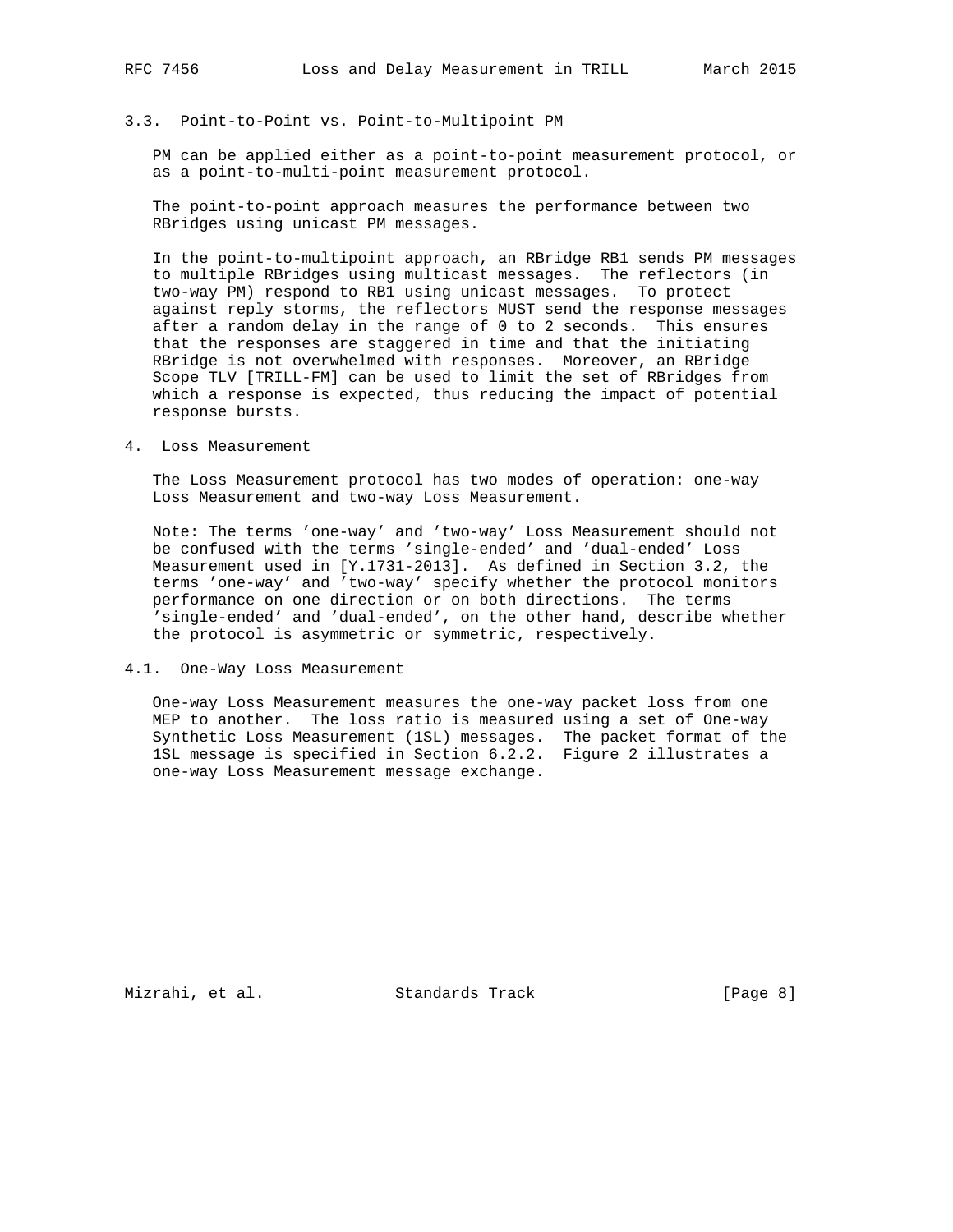

Figure 2: One-Way Loss Measurement

 The one-way Loss Measurement procedure uses a set of 1SL messages to measure the packet loss. The figure shows two non-consecutive messages from the set.

 The sender maintains a counter of transmitted 1SL messages, and includes the value of this counter, TX, in each 1SL message it transmits. The receiver maintains a counter of received 1SL messages, RX, and can calculate the loss by comparing its counter values to the counter values received in the 1SL messages.

 In Figure 2, the subscript 'c' is an abbreviation for current, and 'p' is an abbreviation for previous.

4.1.1. 1SL Message Transmission

 One-way Loss Measurement can be applied either proactively or on demand, although as mentioned in Section 3.2.1, it is more likely to be applied proactively.

 The term 'on-demand' in the context of one-way Loss Measurement implies that the sender transmits a fixed set of 1SL messages, allowing the receiver to perform the measurement based on this set.

 A MEP that supports one-way Loss Measurement MUST support unicast transmission of 1SL messages.

 A MEP that supports one-way Loss Measurement MAY support multicast transmission of 1SL messages.

 The sender MUST maintain a packet counter for each peer MEP and probe instance (test ID). Every time the sender transmits a 1SL packet, it increments the corresponding counter and then integrates the value of the counter into the Counter TX field of the 1SL packet.

 The 1SL message MAY be sent with a variable-size Data TLV, allowing Loss Measurement for various packet sizes.

Mizrahi, et al. Standards Track [Page 9]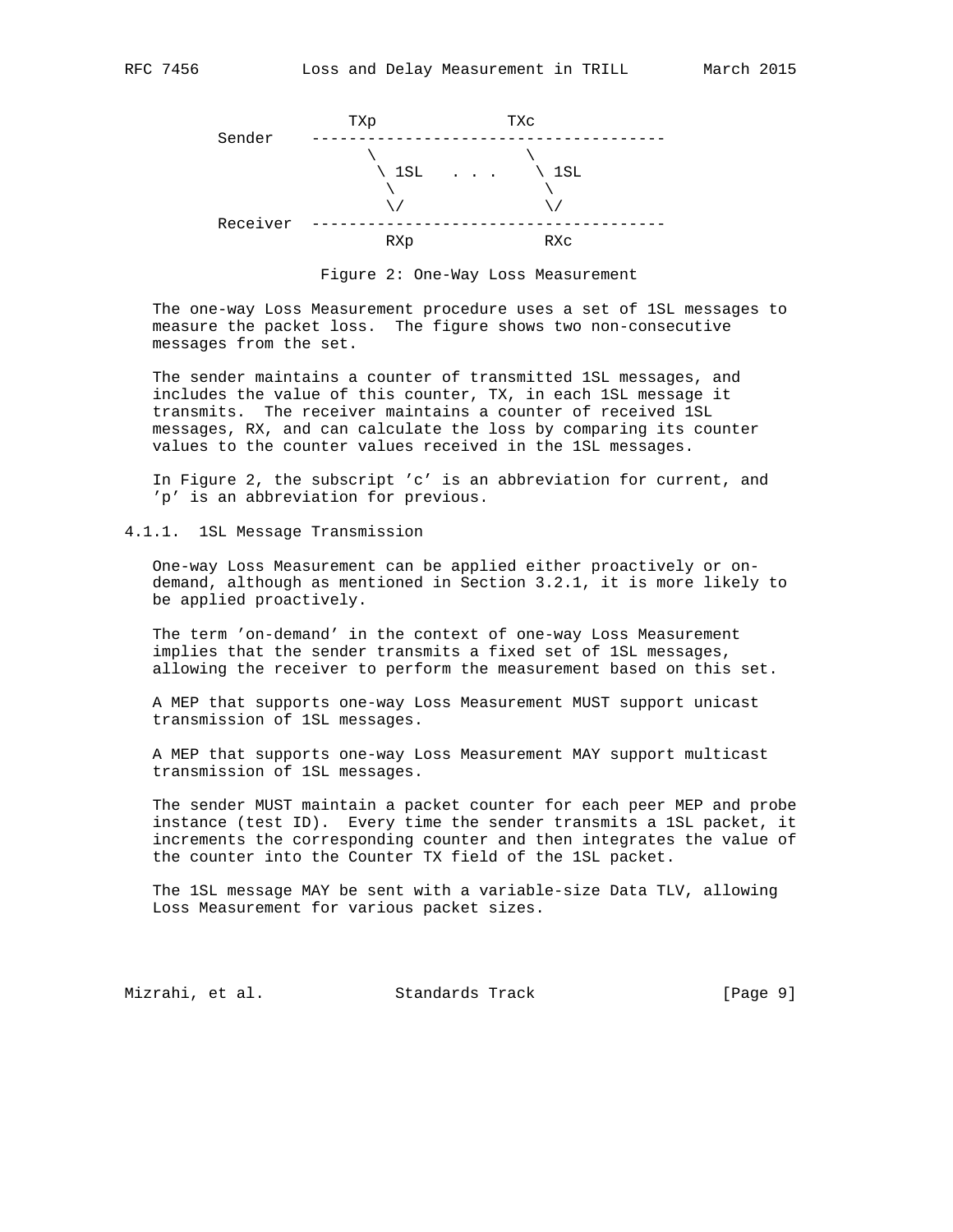## 4.1.2. 1SL Message Reception

 The receiver MUST maintain a reception counter for each peer MEP and probe instance (test ID). Upon receiving a 1SL packet, the receiver MUST verify that:

o The 1SL packet is destined to the current MEP.

o The packet's MD level matches the MEP's MD level.

 If both conditions are satisfied, the receiver increments the corresponding reception counter and records the new value of the counter, RX1.

 A MEP that supports one-way Loss Measurement MUST support reception of both unicast and multicast 1SL messages.

 The receiver computes the one-way packet loss with respect to a probe instance measurement interval. A probe instance measurement interval includes a sequence of 1SL messages with the same test ID. The one way packet loss is computed by comparing the counter values TXp and RXp at the beginning of the measurement interval and the counter values TXc and RXc at the end of the measurement interval (see Figure 2):

one-way packet loss = (TXc-TXp) - (RXc-RXp) (1)

 The calculation in Equation (1) is based on counter value differences, implying that the sender's counter, TX, and the receiver's counter, RX, are not required to be synchronized with respect to a common initial value.

 It is noted that if the sender or receiver resets one of the counters, TX or RX, the calculation in Equation (1) produces a false measurement result. Hence, the sender and receiver SHOULD NOT clear the TX and RX counters during a measurement interval.

 When the receiver calculates the packet loss per Equation (1), it MUST perform a wraparound check. If the receiver detects that one of the counters has wrapped around, the receiver adjusts the result of Equation (1) accordingly.

 A 1SL receiver MUST support reception of 1SL messages with a Data TLV.

Mizrahi, et al. Standards Track [Page 10]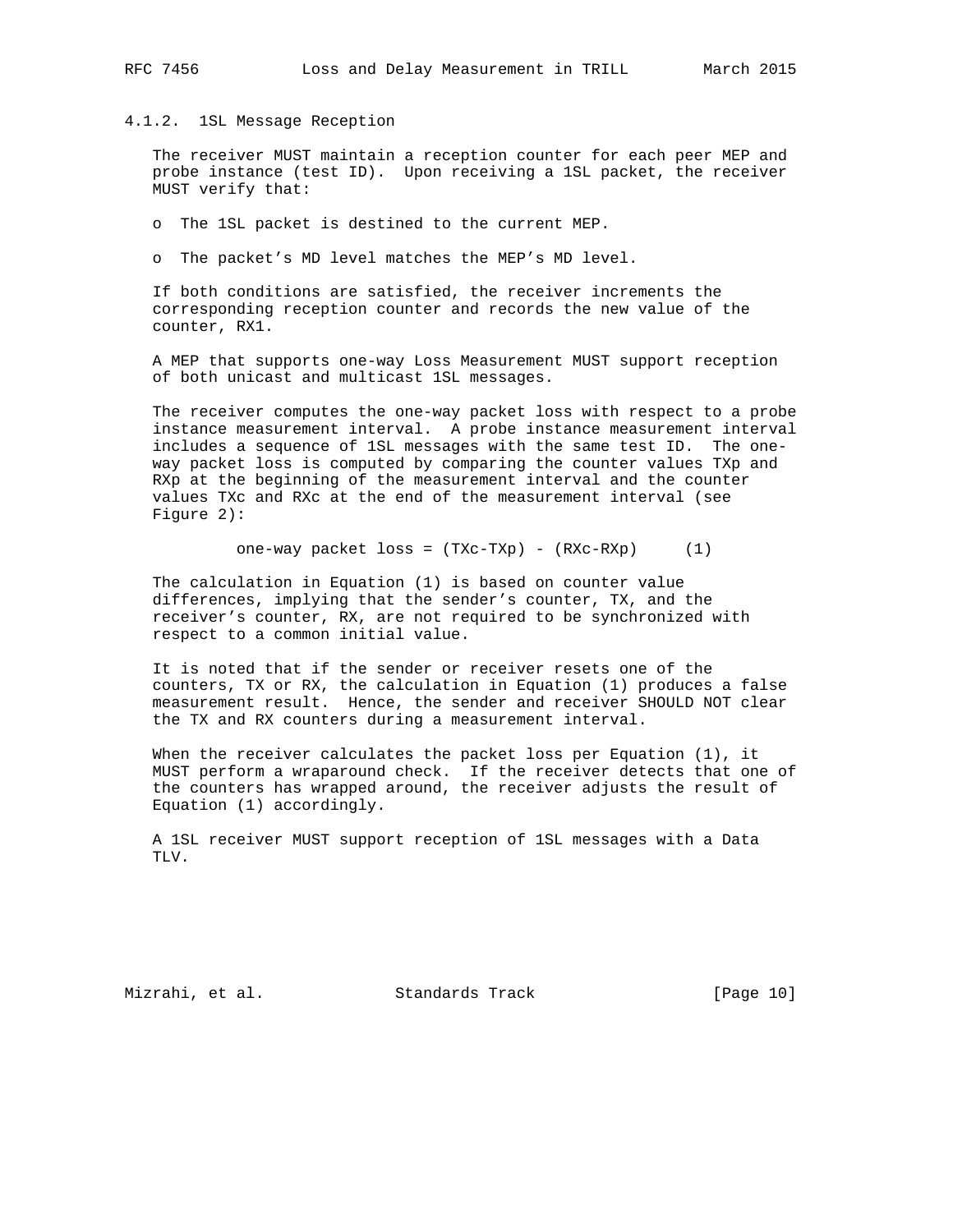Since synthetic one-way Loss Measurement is performed using 1SL messages, obviously, some 1SL messages may be dropped during a measurement interval. Thus, when the receiver does not receive a 1SL, the receiver cannot perform the calculations in Equation (1) for that specific 1SL message.

# 4.2. Two-Way Loss Measurement

 Two-way Loss Measurement allows a MEP to measure the packet loss on the paths to and from a peer MEP. Two-way Loss Measurement uses a set of Synthetic Loss Measurement Messages (SLMs) to compute the packet loss. Each SLM is answered with a Synthetic Loss Measurement Reply (SLR). The packet formats of the SLM and SLR packets are specified in Sections 6.2.3 and 6.2.4, respectively. Figure 3 illustrates a two-way Loss Measurement message exchange.



Figure 3: Two-Way Loss Measurement

 The two-way Loss Measurement procedure uses a set of SLM-SLR handshakes. The figure shows two non-consecutive handshakes from the set.

 The sender maintains a counter of transmitted SLM messages and includes the value of this counter, TX, in each transmitted SLM message. The reflector maintains a counter of received SLM messages, TRX. The reflector generates an SLR and incorporates TRX into the SLR packet. The sender maintains a counter of received SLR messages, RX. Upon receiving an SLR message, the sender can calculate the loss by comparing the local counter values to the counter values received in the SLR messages.

 The subscript 'c' is an abbreviation for current, and 'p' is an abbreviation for previous.

Mizrahi, et al. Standards Track [Page 11]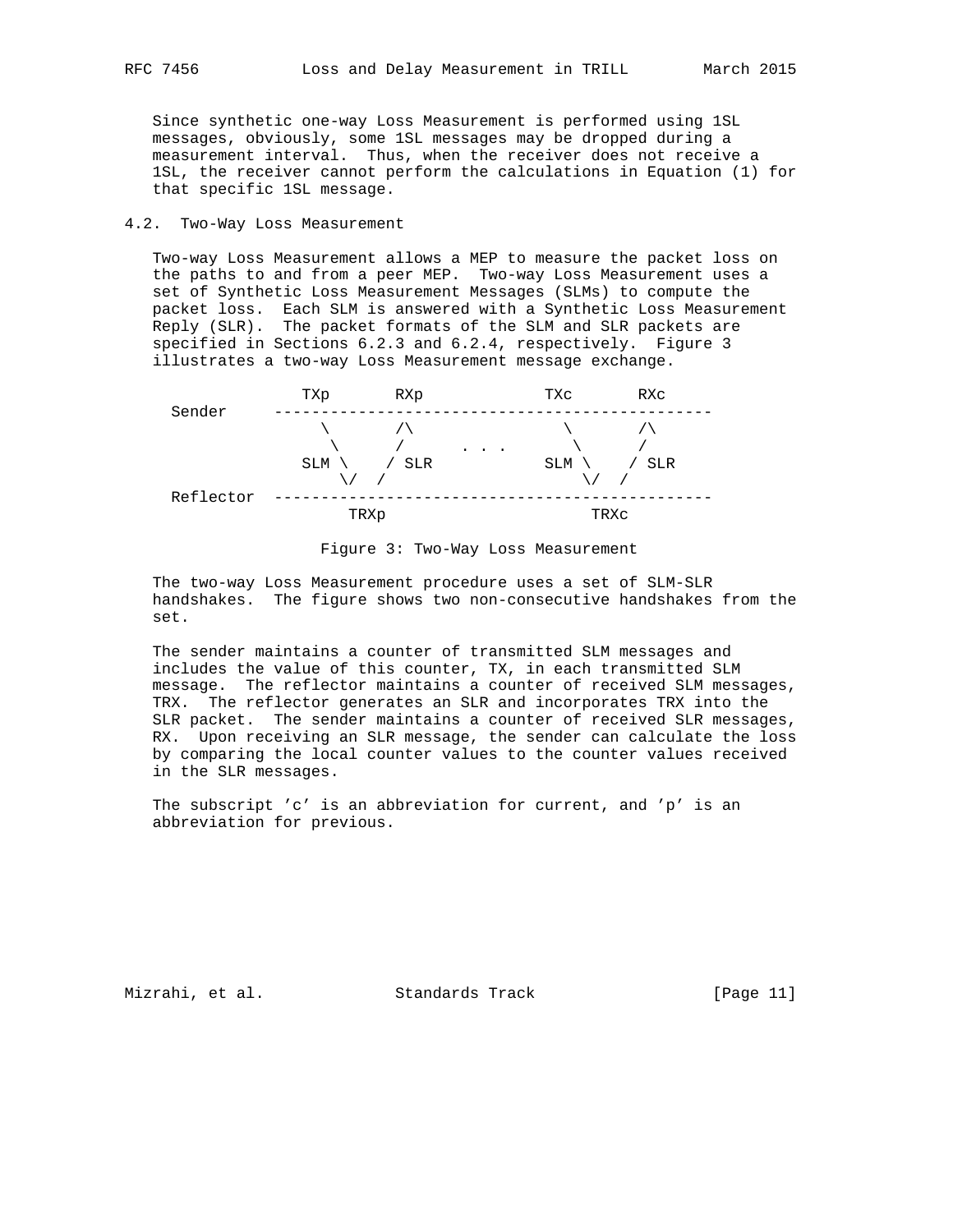## 4.2.1. SLM Message Transmission

 Two-way Loss Measurement can be applied either proactively or on demand.

 A MEP that supports two-way Loss Measurement MUST support unicast transmission of SLM messages.

 A MEP that supports two-way Loss Measurement MAY support multicast transmission of SLM messages.

 The sender MUST maintain a counter of transmitted SLM packets for each peer MEP and probe instance (test ID). Every time the sender transmits an SLM packet, it increments the corresponding counter and then integrates the value of the counter into the Counter TX field of the SLM packet.

 A sender MAY include a Reflector Entropy TLV in an SLM message. The Reflector Entropy TLV format is specified in [TRILL-FM].

 An SLM message MAY be sent with a Data TLV, allowing Loss Measurement for various packet sizes.

4.2.2. SLM Message Reception

 The reflector MUST maintain a reception counter, TRX, for each peer MEP and probe instance (test ID).

Upon receiving an SLM packet, the reflector MUST verify that:

o The SLM packet is destined to the current MEP.

o The packet's MD level matches the MEP's MD level.

 If both conditions are satisfied, the reflector increments the corresponding packet counter and records the value of the new counter, TRX. The reflector then generates an SLR message that is identical to the received SLM, except for the following modifications:

- o The reflector incorporates TRX into the Counter TRX field of the SLR.
- o The OpCode field in the OAM header is set to the SLR OpCode.
- o The reflector assigns its MEP ID in the Reflector MEP ID field.

Mizrahi, et al. Standards Track [Page 12]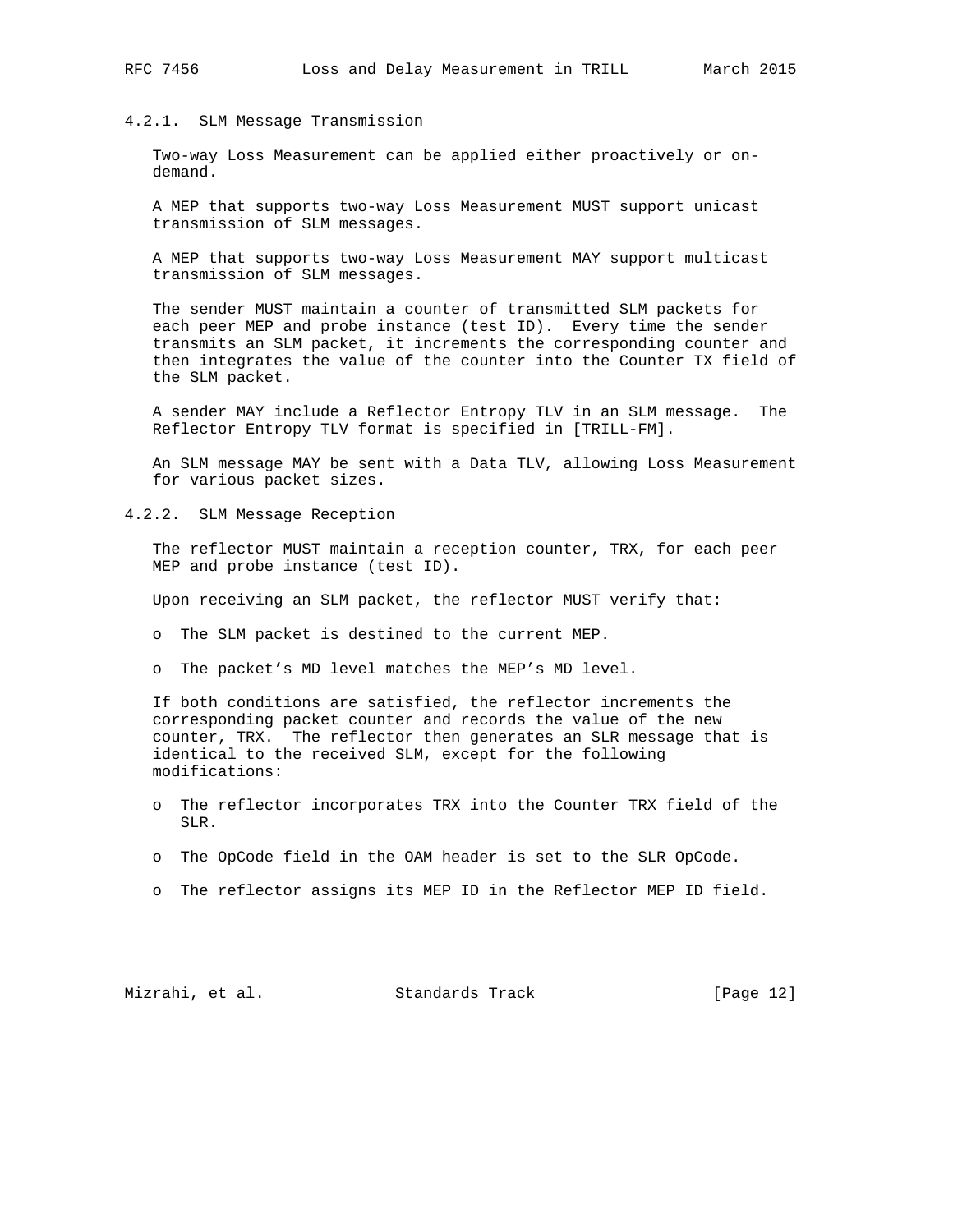- o If the received SLM includes a Reflector Entropy TLV [TRILL-FM], the reflector copies the value of the Flow Entropy from the TLV into the Flow Entropy field of the SLR message. The outgoing SLR message does not include a Reflector Entropy TLV.
- o The TRILL Header and transport header are modified to reflect the source and destination of the SLR packet. The SLR is always a unicast message.

 A MEP that supports two-way Loss Measurement MUST support reception of both unicast and multicast SLM messages.

 A reflector MUST support reception of SLM packets with a Data TLV. When receiving an SLM with a Data TLV, the reflector includes the unmodified TLV in the SLR.

4.2.3. SLR Message Reception

 The sender MUST maintain a reception counter, RX, for each peer MEP and probe instance (test ID).

Upon receiving an SLR message, the sender MUST verify that:

- o The SLR packet is destined to the current MEP.
- o The Sender MEP ID field in the SLR packet matches the current MEP.
- o The packet's MD level matches the MEP's MD level.

 If the conditions above are met, the sender increments the corresponding reception counter, and records the new value, RX.

 The sender computes the packet loss with respect to a probe instance measurement interval. A probe instance measurement interval includes a sequence of SLM messages and their corresponding SLR messages, all with the same test ID. The packet loss is computed by comparing the counters at the beginning of the measurement interval, denoted with a subscript 'p', and the counters at the end of the measurement interval, denoted with a subscript 'c' (as illustrated in Figure 3).

far-end packet  $loss = (TXC-TXp) - (TRXc-TRXp)$  (2)

near-end packet loss = (TRXc-TRXp) - (RXc-RXp) (3)

 Note: The total two-way packet loss is the sum of the far-end and near-end packet losses, that is (TXc-TXp) - (RXc-RXp).

Mizrahi, et al. Standards Track [Page 13]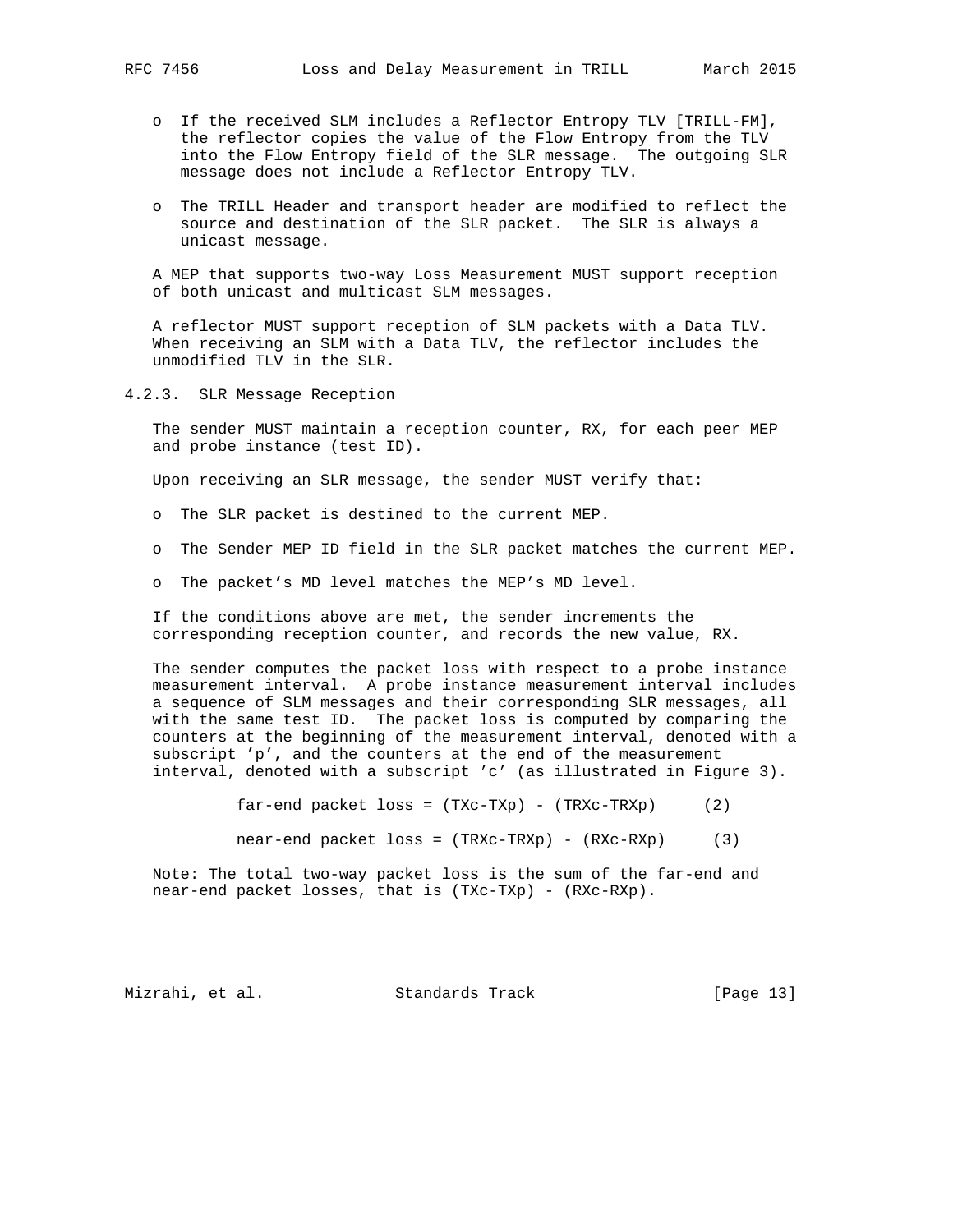The calculations in the two equations above are based on counter value differences, implying that the sender's counters, TX and RX, and the reflector's counter, TRX, are not required to be synchronized with respect to a common initial value.

 It is noted that if the sender or reflector resets one of the counters, TX, TRX, or RX, the calculation in Equations (2) and (3) produces a false measurement result. Hence, the sender and reflector SHOULD NOT clear the TX, TRX, and RX counters during a measurement interval.

When the sender calculates the packet loss per Equations  $(2)$  and  $(3)$ , it MUST perform a wraparound check. If the reflector detects that one of the counters has wrapped around, the reflector adjusts the result of Equations (2) and (3) accordingly.

 Since synthetic two-way Loss Measurement is performed using SLM and SLR messages, obviously, some SLM and SLR messages may be dropped during a measurement interval. When an SLM or an SLR is dropped, the corresponding two-way handshake (Figure 3) is not completed successfully; thus, the reflector does not perform the calculations in Equations (2) and (3) for that specific message exchange.

 A sender MAY choose to monitor only the far-end packet loss, that is, perform the computation in Equation (2), and ignore the computation in Equation (3). Note that, in this case, the sender can run flow based PM of the path to the peer MEP without using the Reflector Entropy TLV.

5. Delay Measurement

 The Delay Measurement protocol has two modes of operation: one-way Delay Measurement and two-way Delay Measurement.

5.1. One-Way Delay Measurement

 One-way Delay Measurement is used for computing the one-way packet delay from one MEP to another. The packet format used in one-way Delay Measurement is referred to as 1DM and is specified in Section 6.3.2. The one-way Delay Measurement message exchange is illustrated in Figure 4.

Mizrahi, et al. Standards Track [Page 14]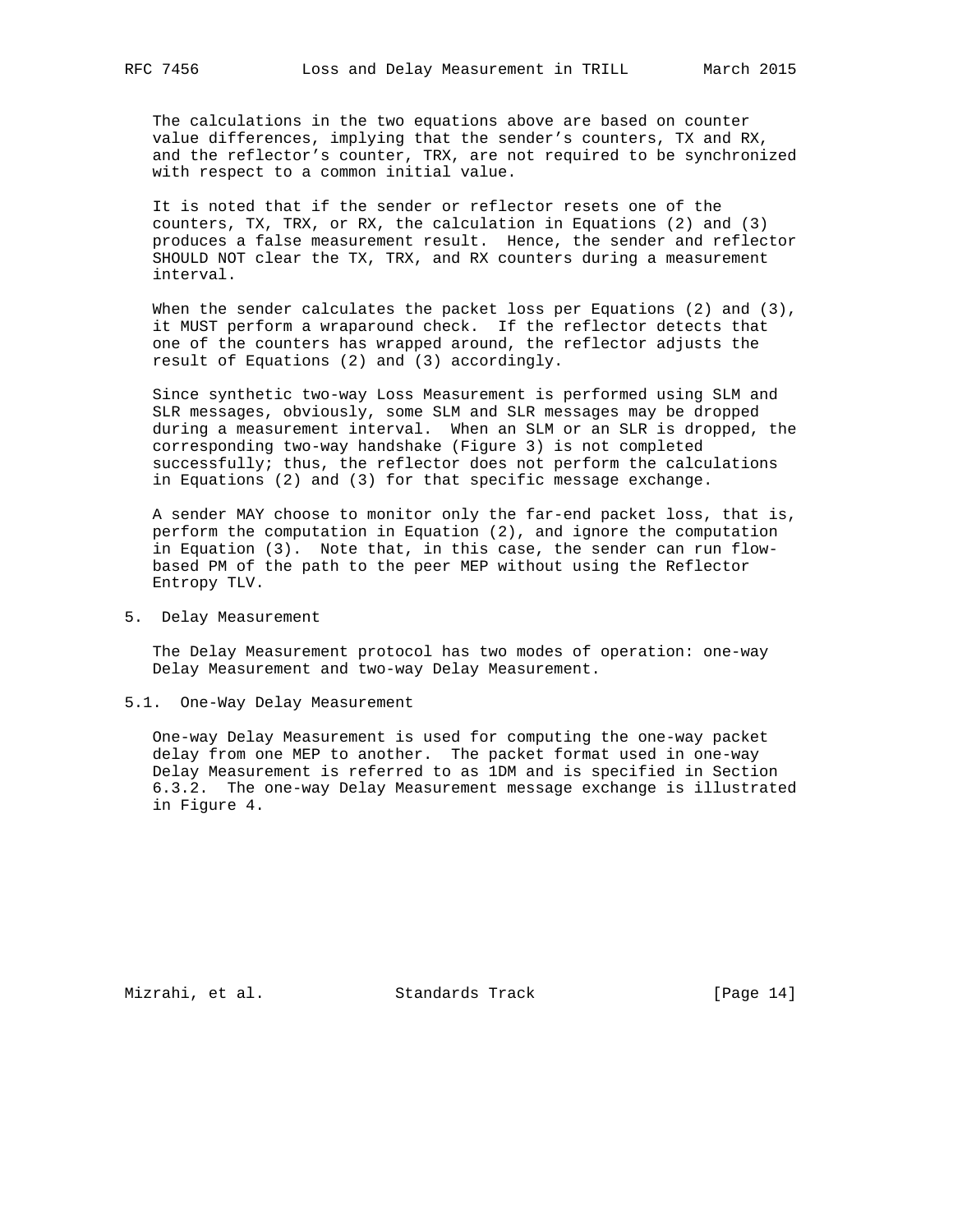



 The sender transmits a 1DM message incorporating its time of transmission, T1. The receiver then receives the message at time T2, and calculates the one-way delay as:

one-way delay =  $T2-T1$  (4)

 Equation (4) implies that T2 and T1 are measured with respect to a common reference time. Hence, two MEPs running a one-way Delay Measurement protocol MUST be time-synchronized. The method used for synchronizing the clocks associated with the two MEPs is outside the scope of this document.

5.1.1. 1DM Message Transmission

 1DM packets can be transmitted proactively or on-demand, although, as mentioned in Section 3.2.1, they are typically transmitted proactively.

 A MEP that supports one-way Delay Measurement MUST support unicast transmission of 1DM messages.

 A MEP that supports one-way Delay Measurement MAY support multicast transmission of 1DM messages.

 A 1DM message MAY be sent with a variable size Data TLV, allowing packet Delay Measurement for various packet sizes.

 The sender incorporates the 1DM packet's time of transmission into the Timestamp T1 field.

Mizrahi, et al. Standards Track [Page 15]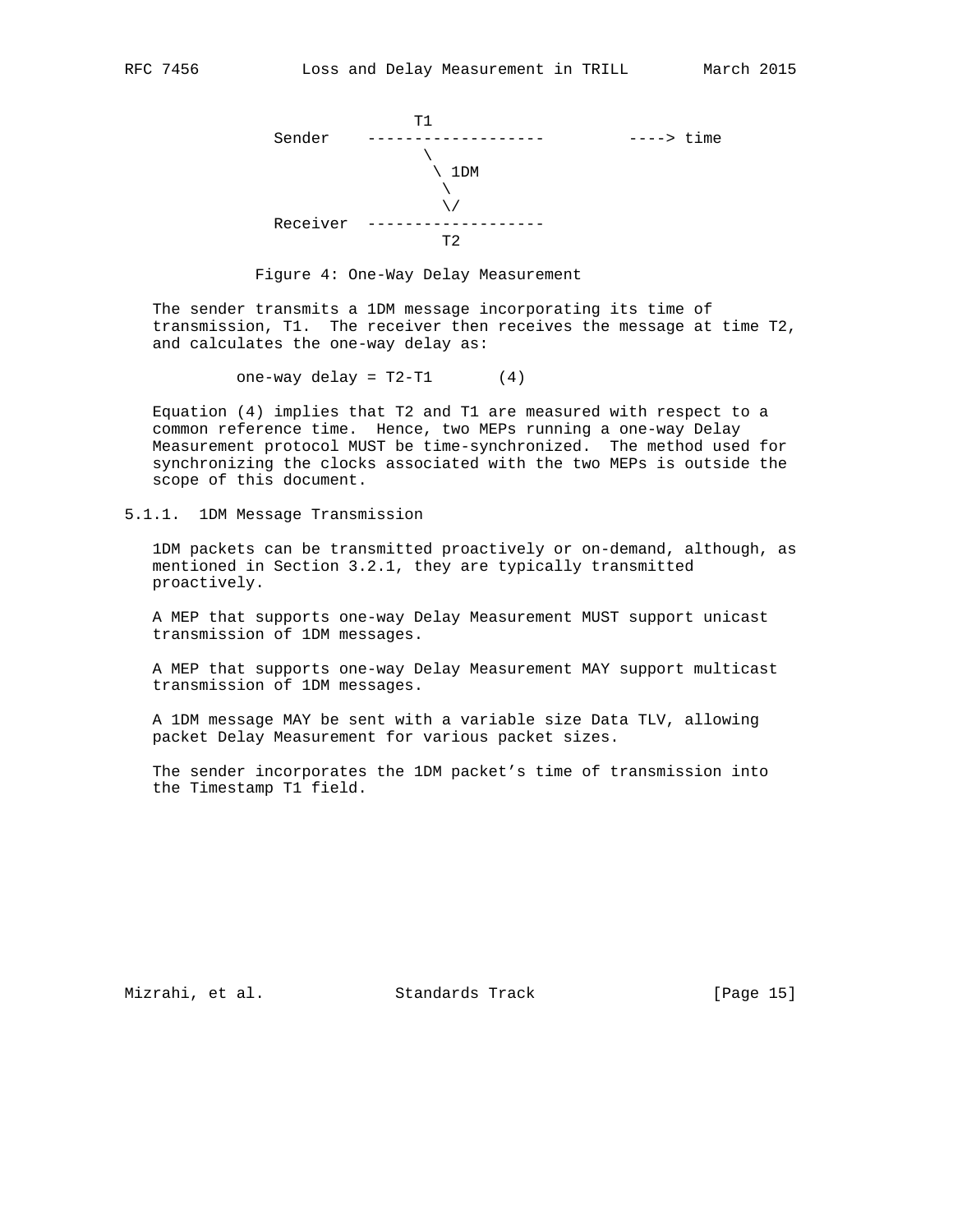### 5.1.2. 1DM Message Reception

 Upon receiving a 1DM packet, the receiver records its time of reception, T2. The receiver MUST verify two conditions:

o The 1DM packet is destined to the current MEP.

o The packet's MD level matches the MEP's MD level.

 If both conditions are satisfied, the receiver terminates the packet and calculates the one-way delay as specified in Equation (4).

 A MEP that supports one-way Delay Measurement MUST support reception of both unicast and multicast 1DM messages.

 A 1DM receiver MUST support reception of 1DM messages with a Data TLV.

 When one-way Delay Measurement packets are received periodically, the receiver MAY compute the packet delay variation based on multiple measurements. Note that packet delay variation can be computed even when the two peer MEPs are not time-synchronized.

5.2. Two-Way Delay Measurement

 Two-way Delay Measurement uses a two-way handshake for computing the two-way packet delay between two MEPs. The handshake includes two packets: a Delay Measurement Message (DMM) and a Delay Measurement Reply (DMR). The DMM and DMR packet formats are specified in Sections 6.3.3 and 6.3.4, respectively.

 The two-way Delay Measurement message exchange is illustrated in Figure 5.



Figure 5: Two-Way Delay Measurement

 The sender generates a DMM message incorporating its time of transmission, T1. The reflector receives the DMM message and records its time of reception, T2. The reflector then generates a DMR

Mizrahi, et al. Standards Track [Page 16]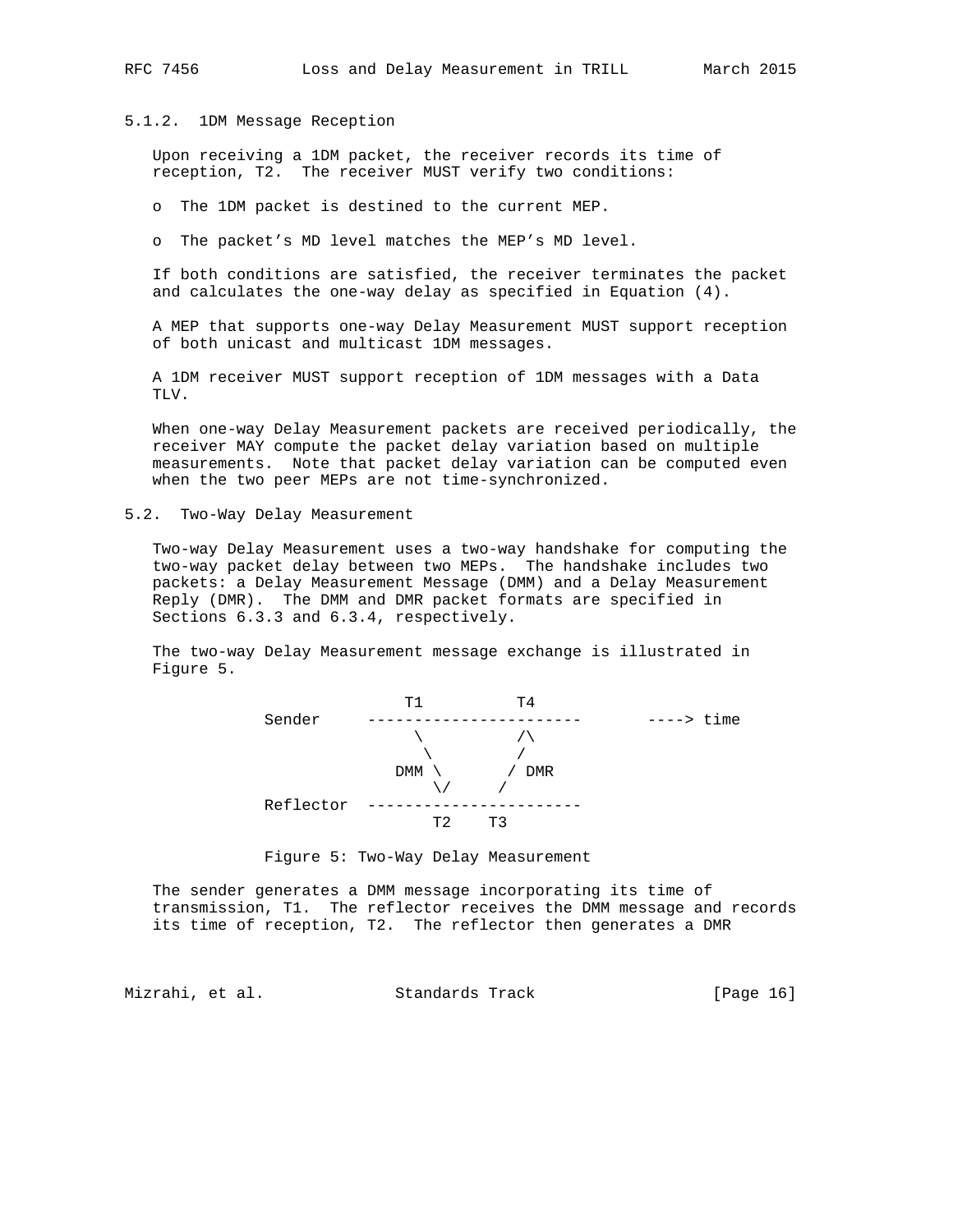message, incorporating T1, T2, and the DMR's transmission time, T3. The sender receives the DMR message at T4, and using the four timestamps, it calculates the two-way packet delay.

5.2.1. DMM Message Transmission

DMM packets can be transmitted periodically or on-demand.

 A MEP that supports two-way Delay Measurement MUST support unicast transmission of DMM messages.

 A MEP that supports two-way Delay Measurement MAY support multicast transmission of DMM messages.

 A sender MAY include a Reflector Entropy TLV in a DMM message. The Reflector Entropy TLV format is specified in [TRILL-FM].

 A DMM MAY be sent with a variable size Data TLV, allowing packet Delay Measurement for various packet sizes.

 The sender incorporates the DMM packet's time of transmission into the Timestamp T1 field.

5.2.2. DMM Message Reception

 Upon receiving a DMM packet, the reflector records its time of reception, T2. The reflector MUST verify two conditions:

- o The DMM packet is destined to the current MEP.
- o The packet's MD level matches the MEP's MD level.

 If both conditions are satisfied, the reflector terminates the packet and generates a DMR packet. The DMR is identical to the received DMM, except for the following modifications:

- o The reflector incorporates T2 into the Timestamp T2 field of the DMR.
- o The reflector incorporates the DMR's transmission time, T3, into the Timestamp T3 field of the DMR.
- o The OpCode field in the OAM header is set to the DMR OpCode.
- o If the received DMM includes a Reflector Entropy TLV [TRILL-FM], the reflector copies the value of the Flow Entropy from the TLV into the Flow Entropy field of the DMR message. The outgoing DMR message does not include a Reflector Entropy TLV.

Mizrahi, et al. Standards Track [Page 17]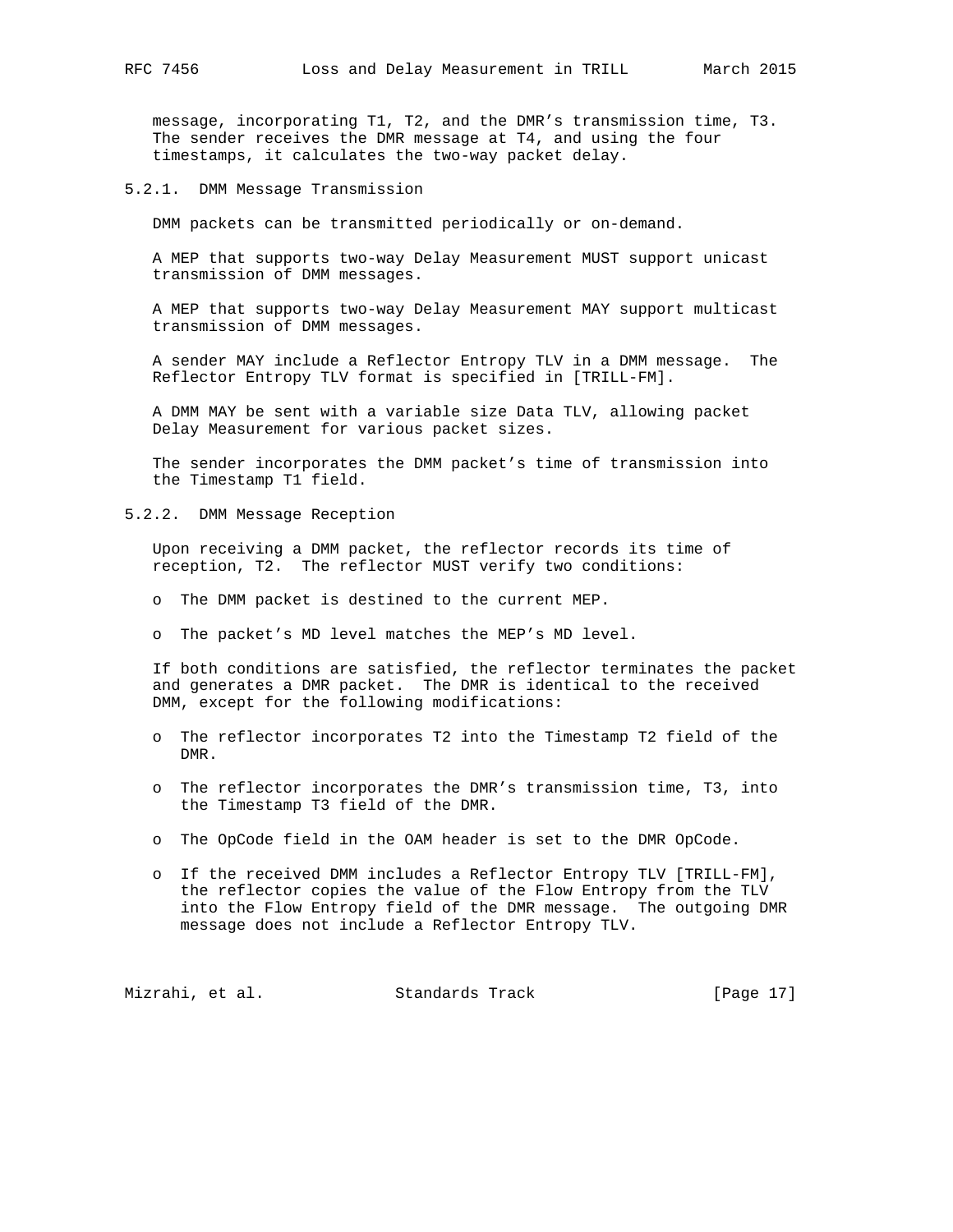- - o The TRILL Header and transport header are modified to reflect the source and destination of the DMR packet. The DMR is always a unicast message.

 A MEP that supports two-way Delay Measurement MUST support reception of both unicast and multicast DMM messages.

 A reflector MUST support reception of DMM packets with a Data TLV. When receiving a DMM with a Data TLV, the reflector includes the unmodified TLV in the DMR.

5.2.3. DMR Message Reception

 Upon receiving the DMR message, the sender records its time of reception, T4. The sender MUST verify:

o The DMR packet is destined to the current MEP.

o The packet's MD level matches the MEP's MD level.

 If both conditions above are met, the sender uses the four timestamps to compute the two-way delay:

 $two-way delay = (T4-T1) - (T3-T2)$  (5)

 Note that two-way delay can be computed even when the two peer MEPs are not time-synchronized. One-way Delay Measurement, on the other hand, requires the two MEPs to be synchronized.

 Two MEPs running a two-way Delay Measurement protocol MAY be time synchronized. If two-way Delay Measurement is run between two time synchronized MEPs, the sender MAY compute the one-way delays as follows:

one-way delay  $\{sender\text{-}reflector\} = T2 - T1$  (6)

one-way delay  $\{reflector->sender\} = T4 - T3$  (7)

 When two-way Delay Measurement is run periodically, the sender MAY also compute the delay variation based on multiple measurements.

 A sender MAY choose to monitor only the sender->reflector delay, that is, perform the computation in Equation (6) and ignore the computations in Equations (5) and (7). Note that in this case, the sender can run flow-based PM of the path to the peer MEP without using the Reflector Entropy TLV.

Mizrahi, et al. Standards Track [Page 18]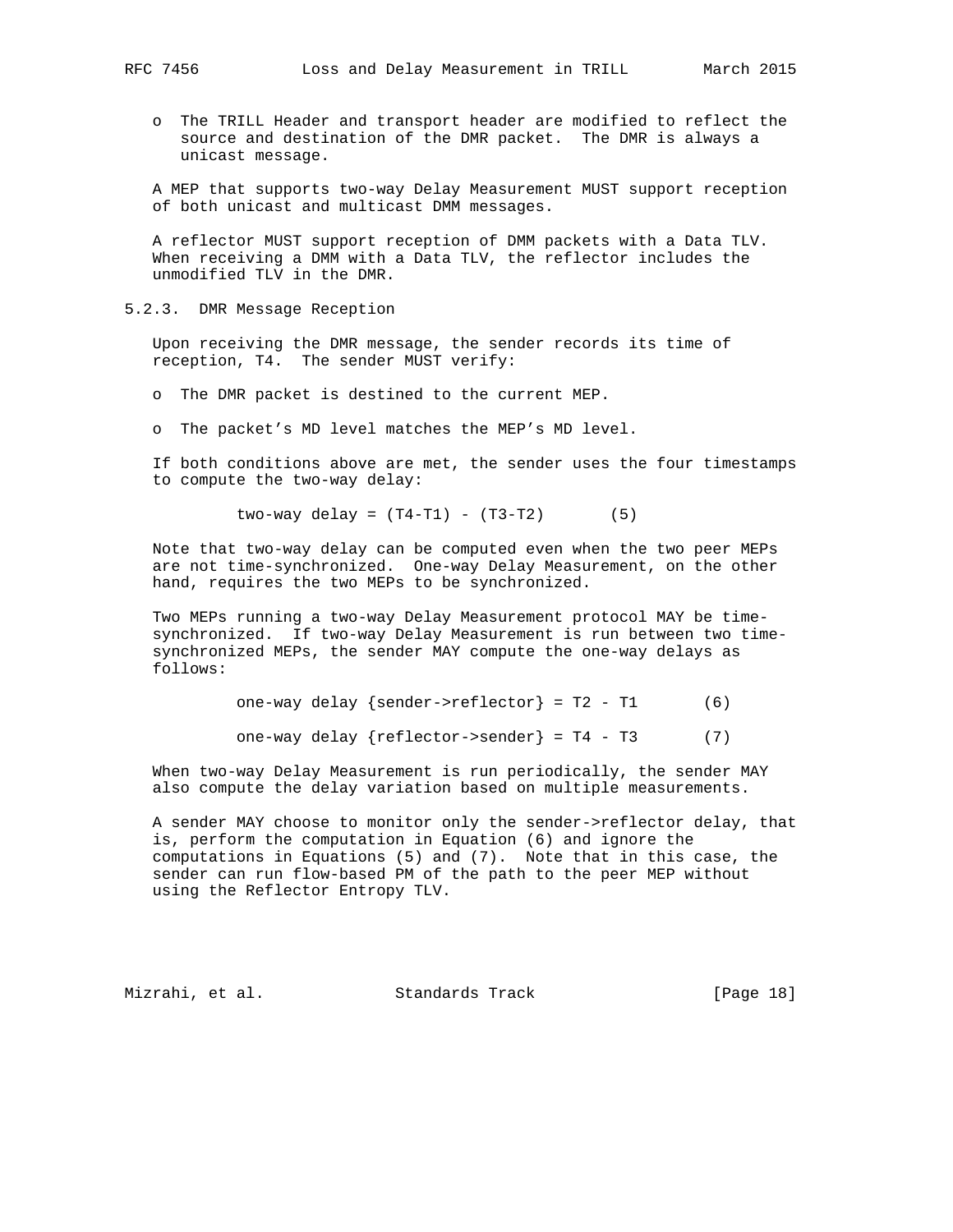# 6. Packet Formats

6.1. TRILL OAM Encapsulation

 The TRILL OAM packet format is generally discussed in [OAM-FRAMEWK] and specified in detail in [TRILL-FM]. It is quoted in this document for convenience.

| +-+-+-+-+-+-+-+-+-+-+-+-+-+-+-+-+                                                       |                   |
|-----------------------------------------------------------------------------------------|-------------------|
| Link Header                                                                             | . (variable)      |
| +-+-+-+-+-+-+-+-+-+-+-+-+-+-+-+-+                                                       |                   |
| TRILL Header<br>$+$                                                                     | + 6 or more bytes |
| +-+-+-+-+-+-+-+-+-+-+-+-+-+-+-+-+                                                       |                   |
| Flow Entropy                                                                            | 96 bytes          |
| +-+-+-+-+-+-+-+-+-+-+-+-+-+-+-+-+<br>OAM Ethertype                                      |                   |
| +-+-+-+-+-+-+-+-+-+-+-+-+-+-+-+-+                                                       |                   |
| OAM Message Channel                                                                     | . Variable        |
|                                                                                         |                   |
| +-+-+-+-+-+-+-+-+-+-+-+-+-+-+-+-+<br>Link Trailer<br>+-+-+-+-+-+-+-+-+-+-+-+-+-+-+-+-+- | Variable          |
|                                                                                         |                   |

Figure 6: TRILL OAM Encapsulation

Mizrahi, et al. Standards Track [Page 19]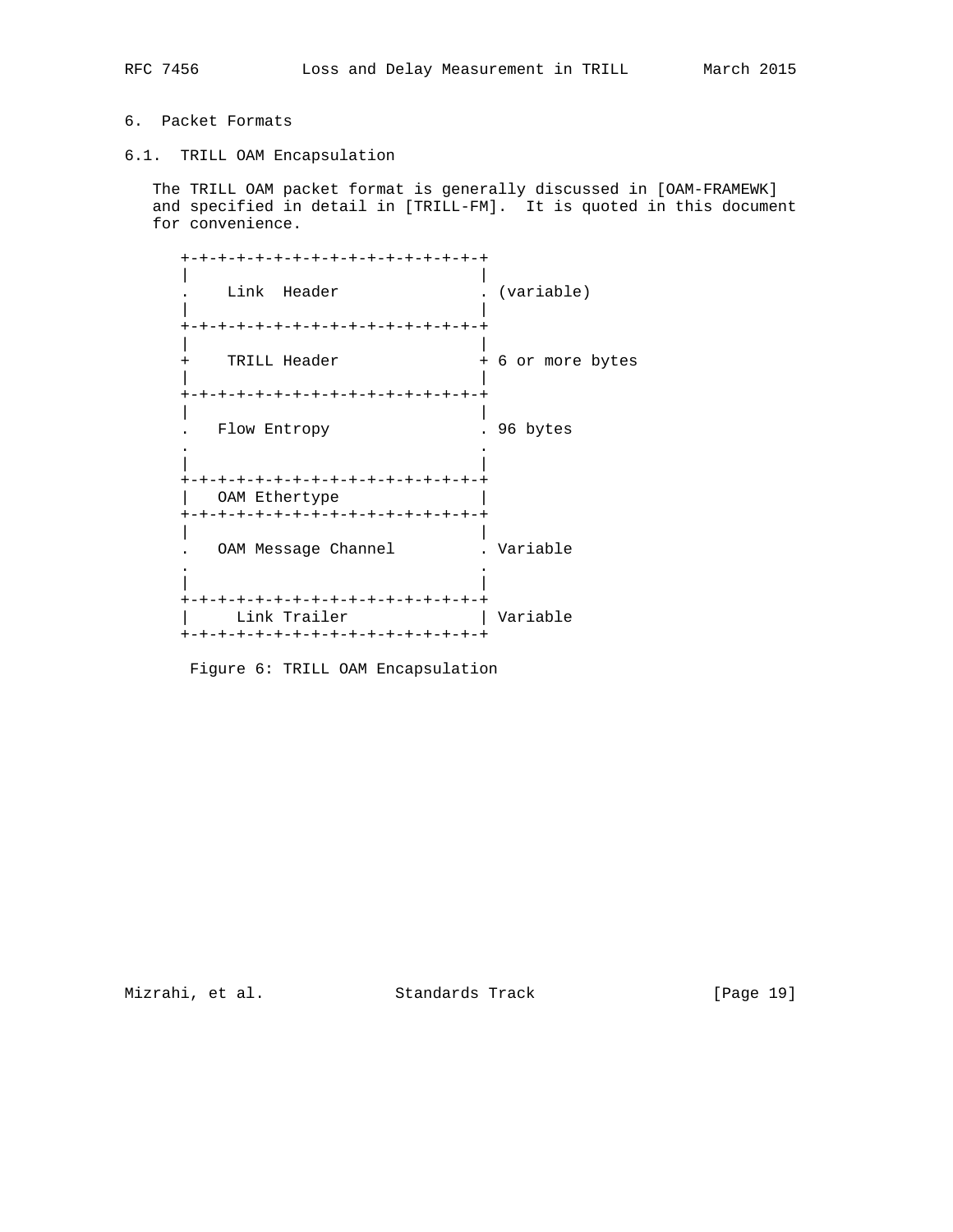The OAM Message Channel used in this document is defined in

[TRILL-FM] and has the following structure:

 $0$  1 2 3 0 1 2 3 4 5 6 7 8 9 0 1 2 3 4 5 6 7 8 9 0 1 2 3 4 5 6 7 8 9 0 1 +-+-+-+-+-+-+-+-+-+-+-+-+-+-+-+-+-+-+-+-+-+-+-+-+-+-+-+-+-+-+-+-+ |MD-L | Version | OpCode | Flags |FirstTLVOffset | +-+-+-+-+-+-+-+-+-+-+-+-+-+-+-+-+-+-+-+-+-+-+-+-+-+-+-+-+-+-+-+-+ | | . OpCode-specific fields . | | +-+-+-+-+-+-+-+-+-+-+-+-+-+-+-+-+-+-+-+-+-+-+-+-+-+-+-+-+-+-+-+-+ | | . TLVs . | | +-+-+-+-+-+-+-+-+-+-+-+-+-+-+-+-+-+-+-+-+-+-+-+-+-+-+-+-+-+-+-+-+

Figure 7: OAM Packet Format

 The first four octets of the OAM Message Channel are common to all OpCodes, whereas the rest is OpCode-specific. Below is a brief summary of the fields in the first 4 octets:

- o MD-L: Maintenance Domain Level.
- o Version: indicates the version of this protocol. Always zero in the context of this document.
- o OpCode: Operation Code (8 bits). Specifies the operation performed by the message. Specific packet formats are presented in Sections 6.2 and 6.3 of this document. A list of the PM message OpCodes is provided in Section 6.4.
- o Flags: The definition of flags is OpCode-specific. The value of this field is zero unless otherwise stated.
- o FirstTLVOffset: defines the location of the first TLV, in octets, starting from the end of the FirstTLVOffset field.
- o TLVs: one or more TLV fields. The last TLV field is always an End TLV.

 For further details about the OAM packet format, including the format of TLVs, see [TRILL-FM].

Mizrahi, et al. Standards Track [Page 20]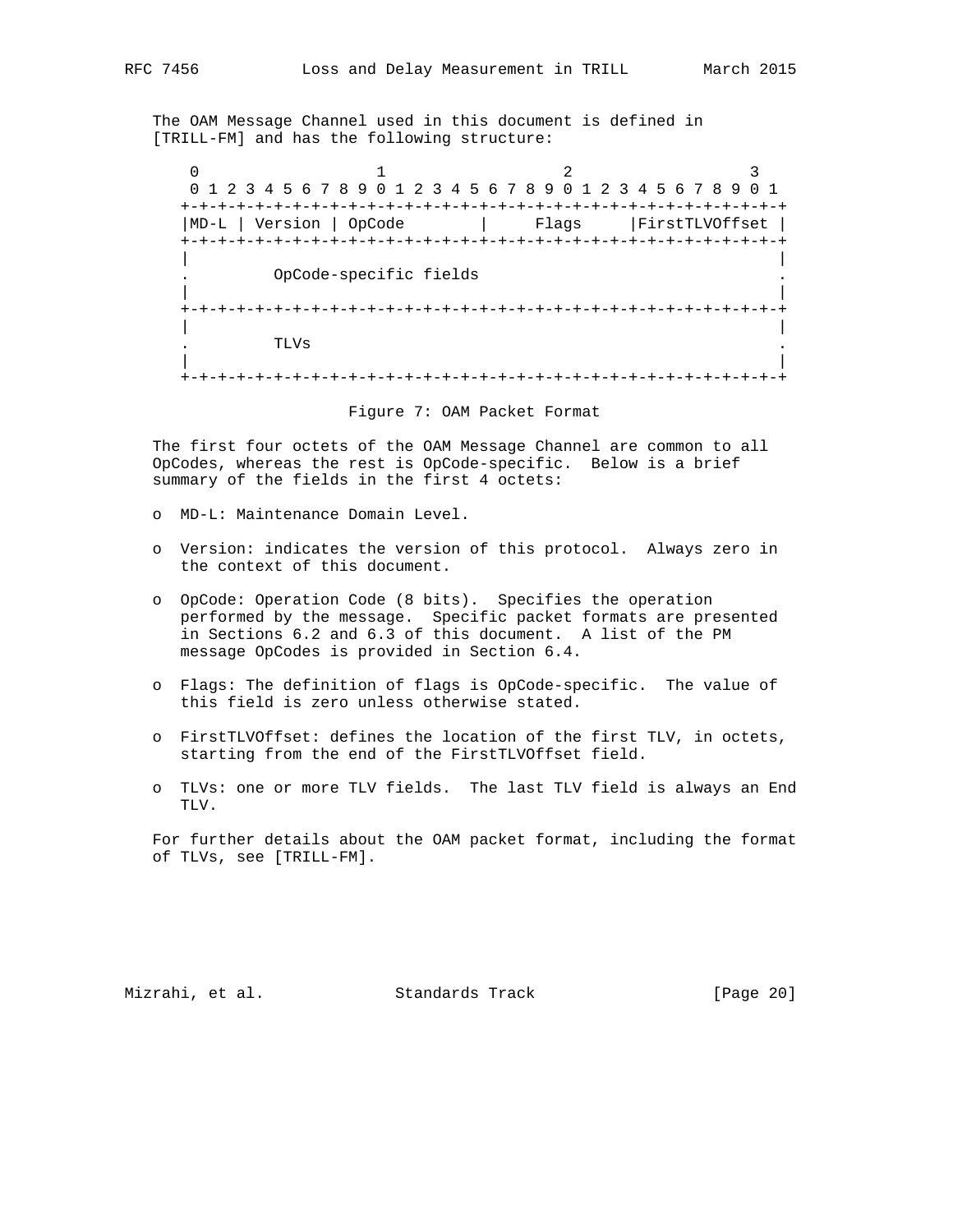# 6.2. Loss Measurement Packet Formats

# 6.2.1. Counter Format

 Loss Measurement packets use a 32-bit packet counter field. When a counter is incremented beyond its maximal value, 0xFFFFFFFF, it wraps around back to 0.

6.2.2. 1SL Packet Format

| $\cap$ | 1 2 3 4 5 6 7 8 9 0 1 2 3 4 5 6 7 8 9 0 1 2 3 4 5 6 7 8 9 |              |                |  |
|--------|-----------------------------------------------------------|--------------|----------------|--|
|        |                                                           |              |                |  |
| MD-L   | Ver $(0)$  <br>OpCode                                     | $Flags (0)$  | FirstTLVOffset |  |
|        |                                                           |              |                |  |
|        | Sender MEP ID                                             | Reserved (0) |                |  |
|        |                                                           |              |                |  |
|        | Test ID                                                   |              |                |  |
|        |                                                           |              |                |  |
|        | Counter TX                                                |              |                |  |
|        | -+-+-+-+-+-+-+-+-                                         |              |                |  |
|        |                                                           | Reserved (0) |                |  |
|        |                                                           |              |                |  |
|        |                                                           |              |                |  |
|        | TLVs                                                      |              |                |  |
|        |                                                           |              |                |  |
|        |                                                           |              |                |  |

#### Figure 8: 1SL Packet Format

For fields not listed below, see Section 6.1.

- o OpCode: see Section 6.4.
- o FirstTLVOffset: defines the location of the first TLV, in octets, starting from the end of the FirstTLVOffset field. The value of this field MUST be 16 in 1SL packets.
- o Sender MEP ID: the MEP ID of the MEP that initiated the 1SL.
- o Reserved (0): set to 0 by the sender and ignored by the receiver.
- o Test ID: a 32-bit unique test identifier.
- o Counter TX: the value of the sender's transmission counter, including this packet, at the time of transmission.

Mizrahi, et al. Standards Track [Page 21]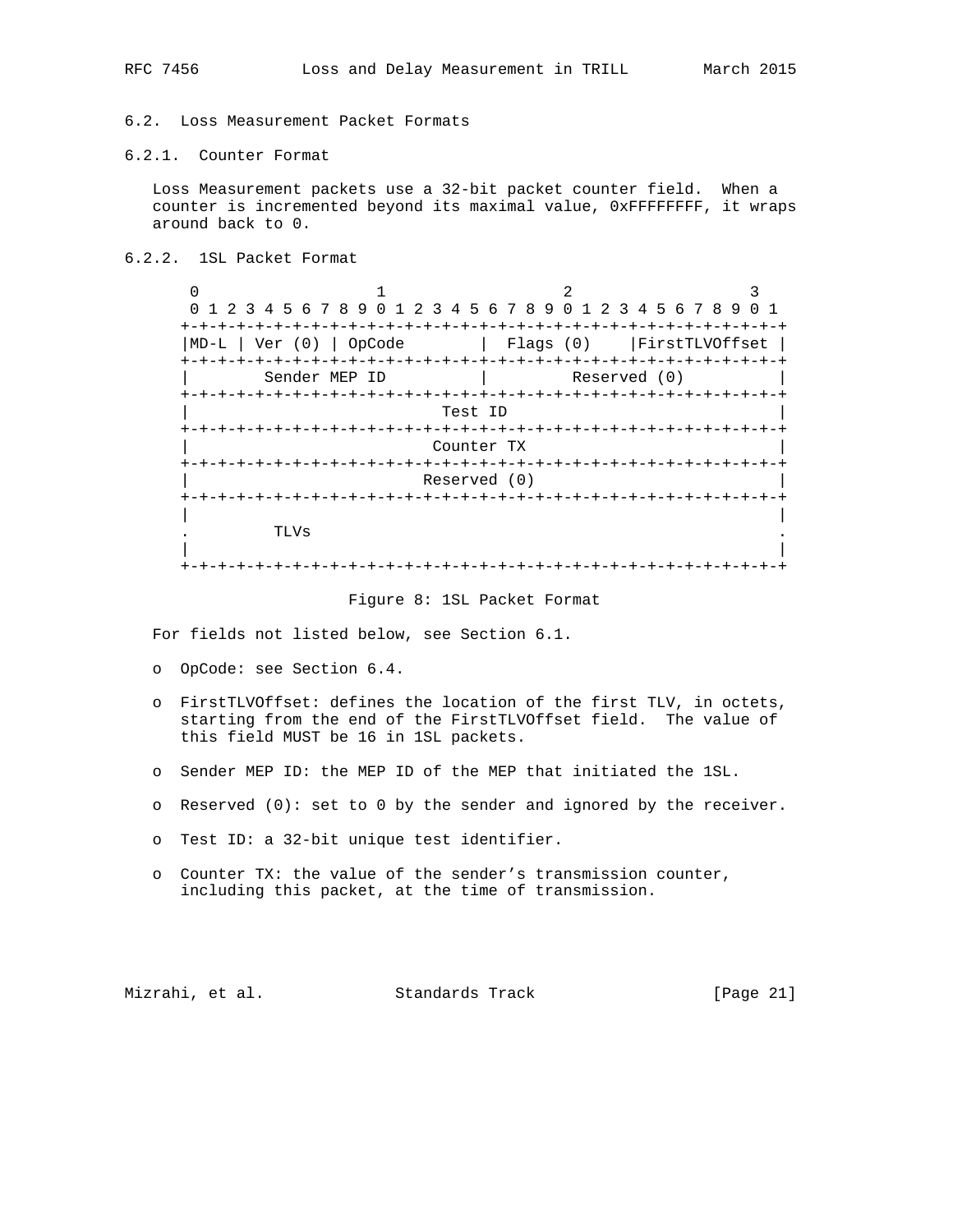# 6.2.3. SLM Packet Format

0  $1$  2 3 0 1 2 3 4 5 6 7 8 9 0 1 2 3 4 5 6 7 8 9 0 1 2 3 4 5 6 7 8 9 0 1 +-+-+-+-+-+-+-+-+-+-+-+-+-+-+-+-+-+-+-+-+-+-+-+-+-+-+-+-+-+-+-+-+ |MD-L | Ver (0) | OpCode | Flags (0) |FirstTLVOffset | +-+-+-+-+-+-+-+-+-+-+-+-+-+-+-+-+-+-+-+-+-+-+-+-+-+-+-+-+-+-+-+-+ Sender MEP ID | Reserved for Reflector MEP ID | +-+-+-+-+-+-+-+-+-+-+-+-+-+-+-+-+-+-+-+-+-+-+-+-+-+-+-+-+-+-+-+-+ Test ID +-+-+-+-+-+-+-+-+-+-+-+-+-+-+-+-+-+-+-+-+-+-+-+-+-+-+-+-+-+-+-+-+ Counter TX +-+-+-+-+-+-+-+-+-+-+-+-+-+-+-+-+-+-+-+-+-+-+-+-+-+-+-+-+-+-+-+-+ Reserved for SLR: Counter TRX (0) +-+-+-+-+-+-+-+-+-+-+-+-+-+-+-+-+-+-+-+-+-+-+-+-+-+-+-+-+-+-+-+-+ | | . TLVs . | | +-+-+-+-+-+-+-+-+-+-+-+-+-+-+-+-+-+-+-+-+-+-+-+-+-+-+-+-+-+-+-+-+

Figure 9: SLM Packet Format

For fields not listed below, see Section 6.1.

- o OpCode: see Section 6.4.
- o FirstTLVOffset: defines the location of the first TLV, in octets, starting from the end of the FirstTLVOffset field. The value of this field MUST be 16 in SLM packets.
- o Sender MEP ID: the MEP ID of the MEP that initiated this packet.
- o Reserved for Reflector MEP ID: this field is reserved for the reflector's MEP ID, to be added in the SLR.
- o Test ID: a 32-bit unique test identifier.
- o Counter TX: the value of the sender's transmission counter, including this packet, at the time of transmission.
- o Reserved for SLR: this field is reserved for the SLR corresponding to this packet. The reflector uses this field in the SLR for carrying TRX, the value of its reception counter.

Mizrahi, et al. Standards Track [Page 22]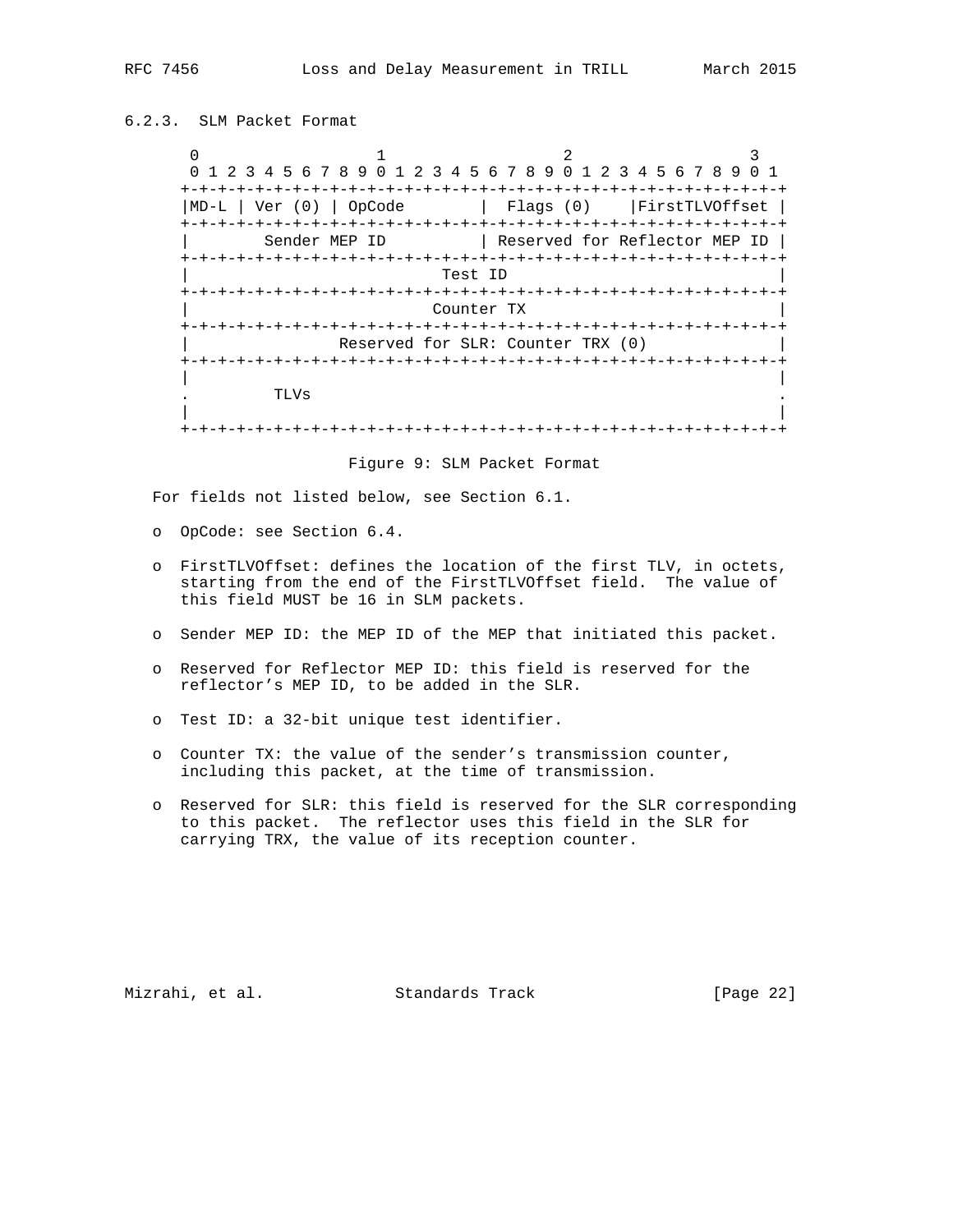# 6.2.4. SLR Packet Format

0  $1$  2 3 0 1 2 3 4 5 6 7 8 9 0 1 2 3 4 5 6 7 8 9 0 1 2 3 4 5 6 7 8 9 0 1 +-+-+-+-+-+-+-+-+-+-+-+-+-+-+-+-+-+-+-+-+-+-+-+-+-+-+-+-+-+-+-+-+ |MD-L | Ver (0) | OpCode | Flags (0) |FirstTLVOffset | +-+-+-+-+-+-+-+-+-+-+-+-+-+-+-+-+-+-+-+-+-+-+-+-+-+-+-+-+-+-+-+-+ Sender MEP ID | Reflector MEP ID +-+-+-+-+-+-+-+-+-+-+-+-+-+-+-+-+-+-+-+-+-+-+-+-+-+-+-+-+-+-+-+-+ Test ID +-+-+-+-+-+-+-+-+-+-+-+-+-+-+-+-+-+-+-+-+-+-+-+-+-+-+-+-+-+-+-+-+ Counter TX +-+-+-+-+-+-+-+-+-+-+-+-+-+-+-+-+-+-+-+-+-+-+-+-+-+-+-+-+-+-+-+-+ | Counter TRX | +-+-+-+-+-+-+-+-+-+-+-+-+-+-+-+-+-+-+-+-+-+-+-+-+-+-+-+-+-+-+-+-+ | | . TLVs . | | +-+-+-+-+-+-+-+-+-+-+-+-+-+-+-+-+-+-+-+-+-+-+-+-+-+-+-+-+-+-+-+-+

Figure 10: SLR Packet Format

For fields not listed below, see Section 6.1.

- o OpCode: see Section 6.4.
- o FirstTLVOffset: defines the location of the first TLV, in octets, starting from the end of the FirstTLVOffset field. The value of this field MUST be 16 in SLR packets.
- o Sender MEP ID: the MEP ID of the MEP that initiated the SLM that this SLR replies to.
- o Reflector MEP ID: the MEP ID of the MEP that transmits this SLR message.
- o Test ID: a 32-bit unique test identifier, copied from the corresponding SLM message.
- o Counter TX: the value of the sender's transmission counter at the time of the SLM transmission.
- o Counter TRX: the value of the reflector's reception counter, including this packet, at the time of reception of the corresponding SLM packet.

Mizrahi, et al. Standards Track [Page 23]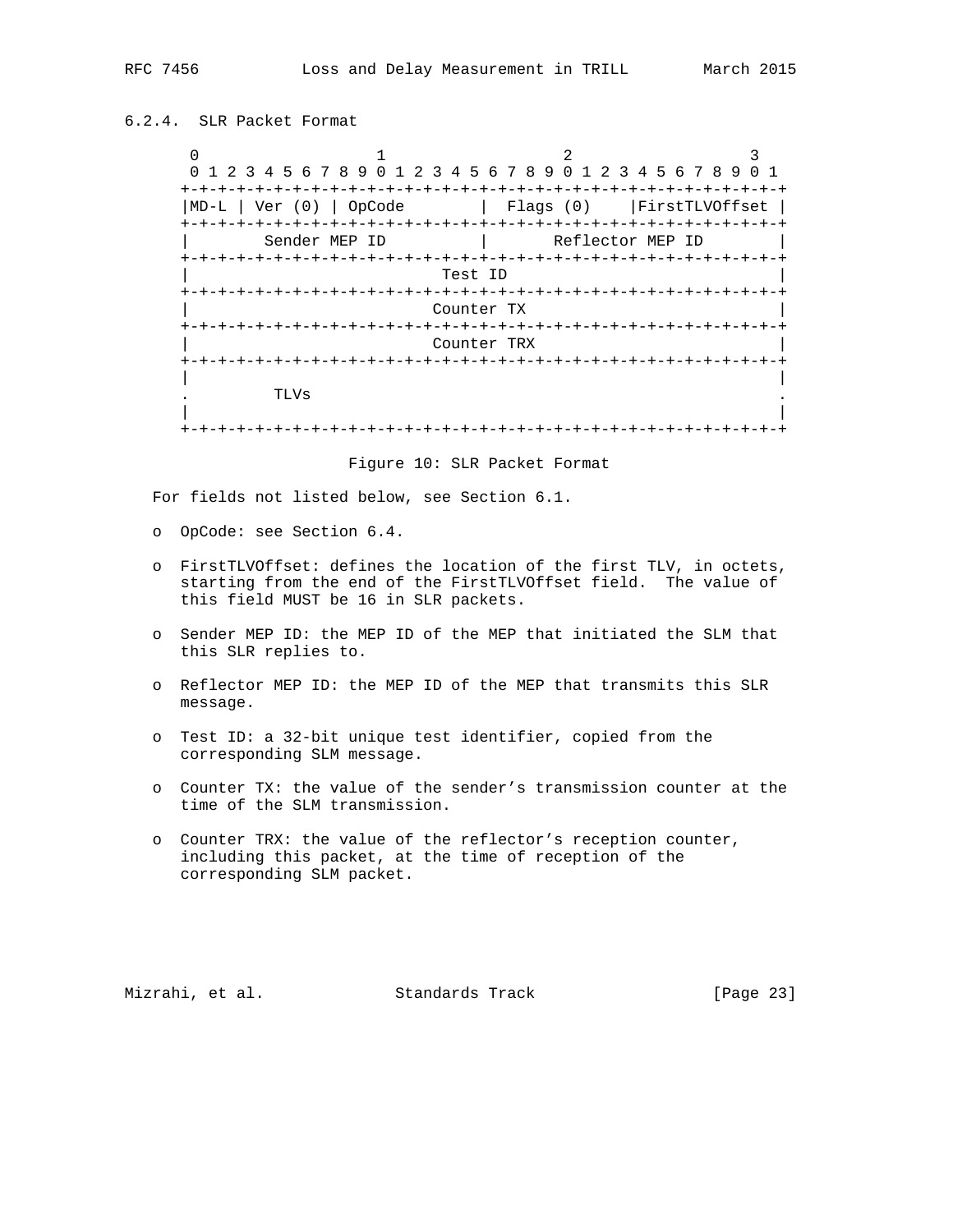6.3. Delay Measurement Packet Formats

6.3.1. Timestamp Format

 The timestamps used in Delay Measurement packets are 64 bits long. These timestamps use the 64 least significant bits of the IEEE 1588-2008 (1588v2) Precision Time Protocol timestamp format [IEEE1588v2].

 This truncated format consists of a 32-bit seconds field followed by a 32-bit nanoseconds field. This truncated format is also used in IEEE 1588v1 [IEEE1588v1], in [Y.1731-2013], and in [MPLS-LM-DM].

# 6.3.2. 1DM Packet Format

 $0$  1 2 3 0 1 2 3 4 5 6 7 8 9 0 1 2 3 4 5 6 7 8 9 0 1 2 3 4 5 6 7 8 9 0 1 +-+-+-+-+-+-+-+-+-+-+-+-+-+-+-+-+-+-+-+-+-+-+-+-+-+-+-+-+-+-+-+-+ |MD-L | Ver (1) | OpCode | Reserved (0)|T|FirstTLVOffset | +-+-+-+-+-+-+-+-+-+-+-+-+-+-+-+-+-+-+-+-+-+-+-+-+-+-+-+-+-+-+-+-+ | Timestamp T1 | | | +-+-+-+-+-+-+-+-+-+-+-+-+-+-+-+-+-+-+-+-+-+-+-+-+-+-+-+-+-+-+-+-+ Reserved for 1DM receiving equipment (0) (for Timestamp T2) +-+-+-+-+-+-+-+-+-+-+-+-+-+-+-+-+-+-+-+-+-+-+-+-+-+-+-+-+-+-+-+-+ | | . TLVs . | | +-+-+-+-+-+-+-+-+-+-+-+-+-+-+-+-+-+-+-+-+-+-+-+-+-+-+-+-+-+-+-+-+

Figure 11: 1DM Packet Format

For fields not listed below, see Section 6.1.

- o OpCode: see Section 6.4.
- o Reserved (0): Upper part of Flags field. Set to 0 by the sender and ignored by the receiver.
- o T: Type flag. When this flag is set, it indicates proactive operation; when cleared, it indicates on-demand mode.
- o FirstTLVOffset: defines the location of the first TLV, in octets, starting from the end of the FirstTLVOffset field. The value of this field MUST be 16 in 1DM packets.
- o Timestamp T1: specifies the time of transmission of this packet.

Mizrahi, et al. Standards Track [Page 24]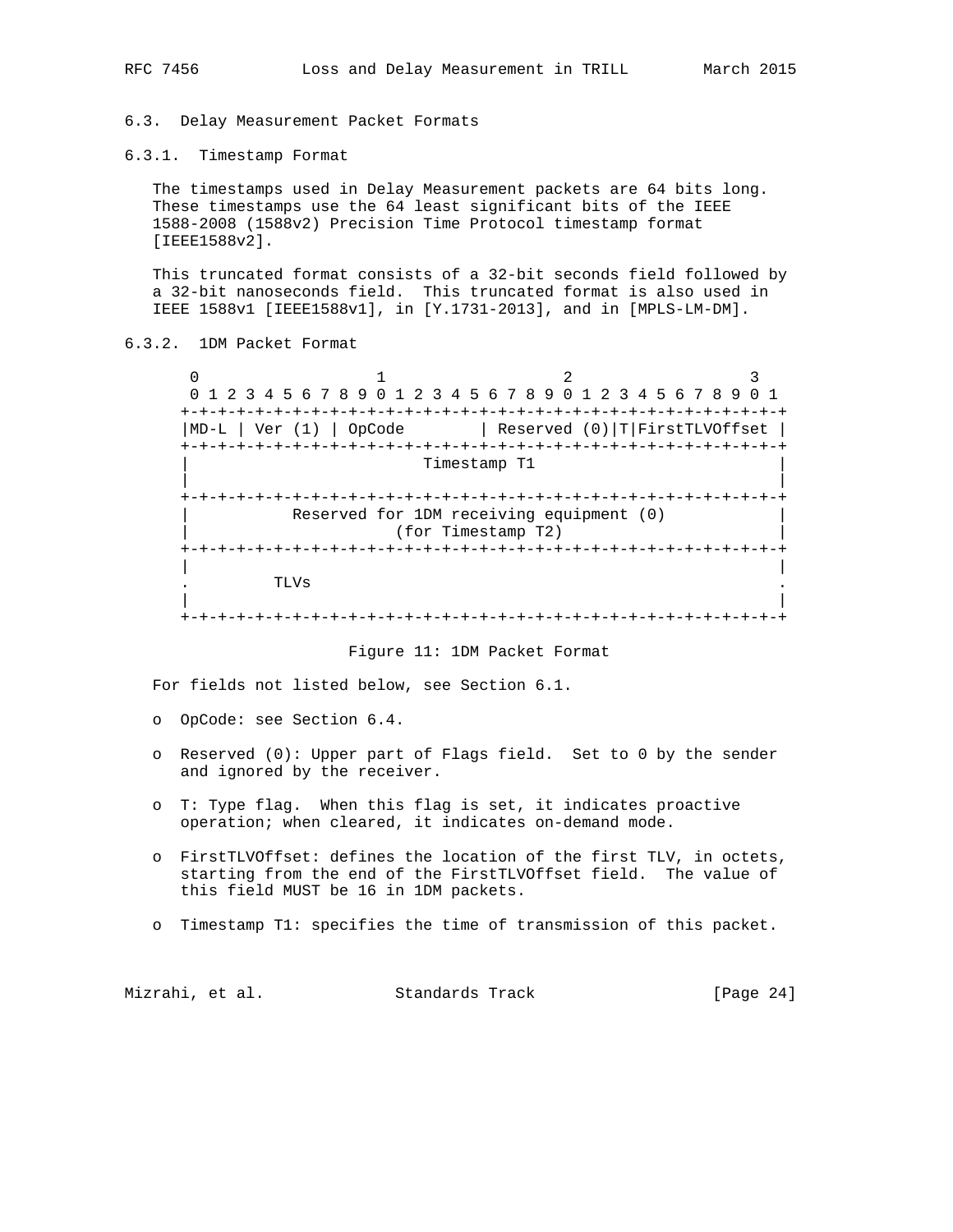- o Reserved for 1DM: this field is reserved for internal usage of the 1DM receiver. The receiver can use this field for carrying T2, the time of reception of this packet.
- 6.3.3. DMM Packet Format

 $0$  1 2 3 0 1 2 3 4 5 6 7 8 9 0 1 2 3 4 5 6 7 8 9 0 1 2 3 4 5 6 7 8 9 0 1 +-+-+-+-+-+-+-+-+-+-+-+-+-+-+-+-+-+-+-+-+-+-+-+-+-+-+-+-+-+-+-+-+ |MD-L | Ver (1) | OpCode | Reserved (0)|T|FirstTLVOffset | +-+-+-+-+-+-+-+-+-+-+-+-+-+-+-+-+-+-+-+-+-+-+-+-+-+-+-+-+-+-+-+-+ Timestamp T1 | | +-+-+-+-+-+-+-+-+-+-+-+-+-+-+-+-+-+-+-+-+-+-+-+-+-+-+-+-+-+-+-+-+ Reserved for DMM receiving equipment (0) | (for Timestamp T2) | +-+-+-+-+-+-+-+-+-+-+-+-+-+-+-+-+-+-+-+-+-+-+-+-+-+-+-+-+-+-+-+-+ Reserved for DMR (0) | (for Timestamp T3) | +-+-+-+-+-+-+-+-+-+-+-+-+-+-+-+-+-+-+-+-+-+-+-+-+-+-+-+-+-+-+-+-+ Reserved for DMR receiving equipment | | +-+-+-+-+-+-+-+-+-+-+-+-+-+-+-+-+-+-+-+-+-+-+-+-+-+-+-+-+-+-+-+-+ | | . TLVs . | | +-+-+-+-+-+-+-+-+-+-+-+-+-+-+-+-+-+-+-+-+-+-+-+-+-+-+-+-+-+-+-+-+

#### Figure 12: DMM Packet Format

For fields not listed below, see Section 6.1.

- o OpCode: see Section 6.4.
- o Reserved (0): Upper part of Flags field. Set to 0 by the sender and ignored by the receiver.
- o T: Type flag. When this flag is set, it indicates proactive operation; when cleared, it indicates on-demand mode.
- o FirstTLVOffset: defines the location of the first TLV, in octets, starting from the end of the FirstTLVOffset field. The value of this field MUST be 32 in DMM packets.
- o Timestamp T1: specifies the time of transmission of this packet.

Mizrahi, et al. Standards Track [Page 25]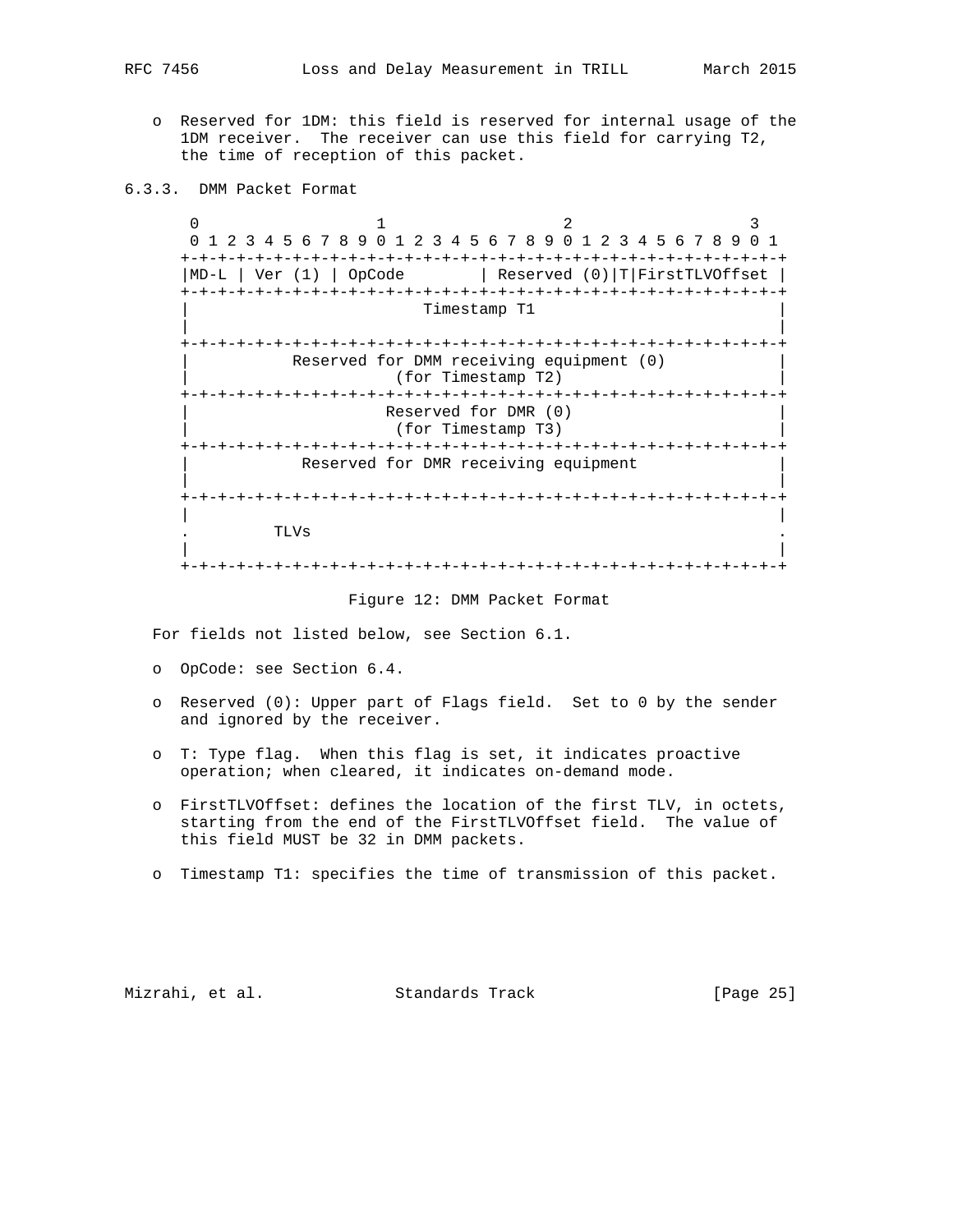- o Reserved for DMM: this field is reserved for internal usage of the MEP that receives the DMM (the reflector). The reflector can use this field for carrying T2, the time of reception of this packet.
- o Reserved for DMR: two timestamp fields are reserved for the DMR message. One timestamp field is reserved for T3, the DMR transmission time, and the other field is reserved for internal usage of the MEP that receives the DMR.
- 6.3.4. DMR Packet Format

0  $1$  2 3 0 1 2 3 4 5 6 7 8 9 0 1 2 3 4 5 6 7 8 9 0 1 2 3 4 5 6 7 8 9 0 1 +-+-+-+-+-+-+-+-+-+-+-+-+-+-+-+-+-+-+-+-+-+-+-+-+-+-+-+-+-+-+-+-+ |MD-L | Ver (1) | OpCode | Reserved (0)|T|FirstTLVOffset | +-+-+-+-+-+-+-+-+-+-+-+-+-+-+-+-+-+-+-+-+-+-+-+-+-+-+-+-+-+-+-+-+ Timestamp T1 | | +-+-+-+-+-+-+-+-+-+-+-+-+-+-+-+-+-+-+-+-+-+-+-+-+-+-+-+-+-+-+-+-+ | Timestamp T2 | | | +-+-+-+-+-+-+-+-+-+-+-+-+-+-+-+-+-+-+-+-+-+-+-+-+-+-+-+-+-+-+-+-+ | Timestamp T3 | | | +-+-+-+-+-+-+-+-+-+-+-+-+-+-+-+-+-+-+-+-+-+-+-+-+-+-+-+-+-+-+-+-+ Reserved for DMR receiving equipment | (for Timestamp T4) | +-+-+-+-+-+-+-+-+-+-+-+-+-+-+-+-+-+-+-+-+-+-+-+-+-+-+-+-+-+-+-+-+ | | . TLVs . | | +-+-+-+-+-+-+-+-+-+-+-+-+-+-+-+-+-+-+-+-+-+-+-+-+-+-+-+-+-+-+-+-+

## Figure 13: DMR Packet Format

For fields not listed below, see Section 6.1.

- o OpCode: see Section 6.4.
- o Reserved (0): Upper part of Flags field. Set to 0 by the sender and ignored by the receiver.
- o T: Type flag. When this flag is set, it indicates proactive operation; when cleared, it indicates on-demand mode.
- o FirstTLVOffset: defines the location of the first TLV, in octets, starting from the end of the FirstTLVOffset field. The value of this field MUST be 32 in DMR packets.

Mizrahi, et al. Standards Track [Page 26]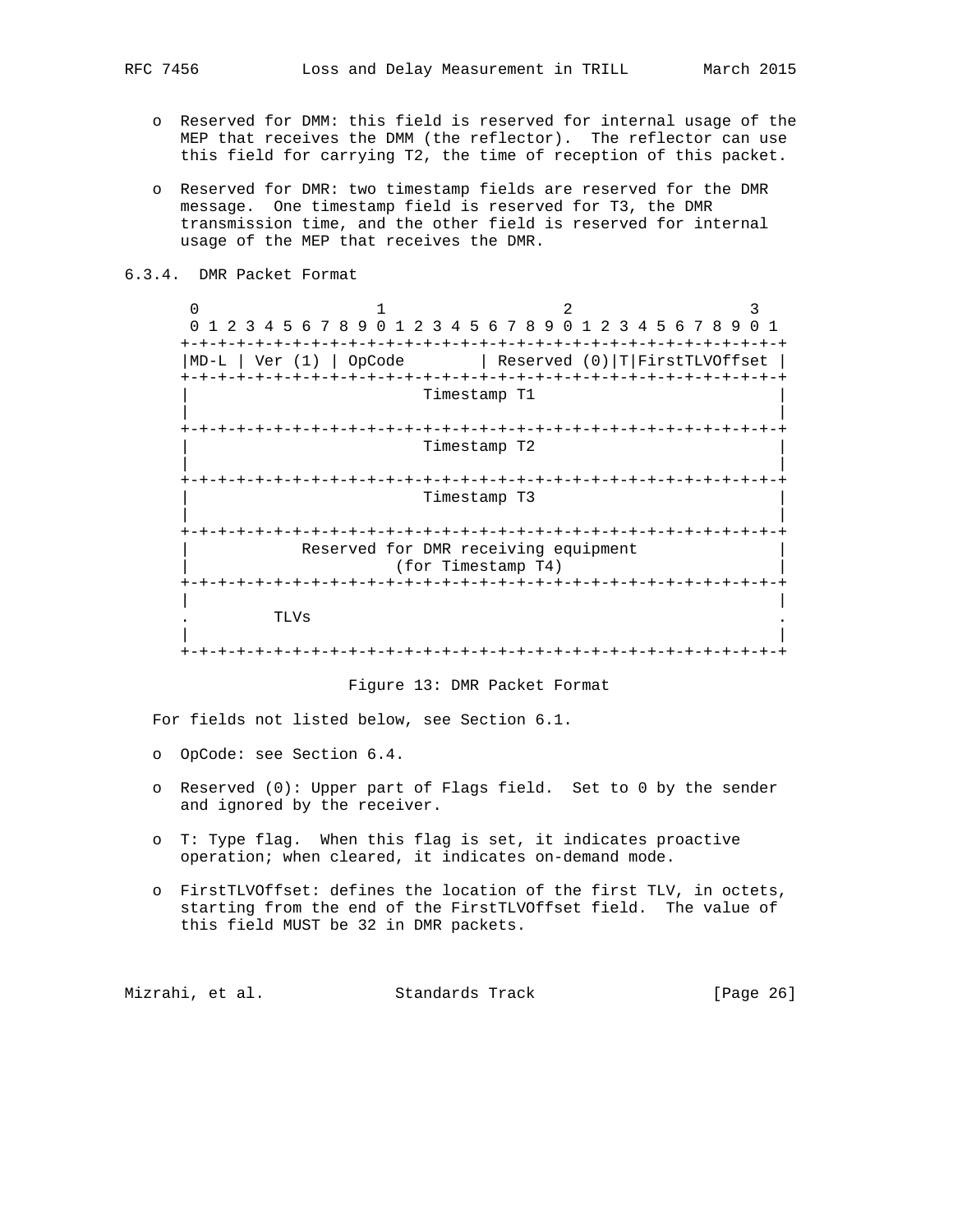- o Timestamp T1: specifies the time of transmission of the DMM packet that this DMR replies to.
- o Timestamp T2: specifies the time of reception of the DMM packet that this DMR replies to.
- o Timestamp T3: specifies the time of transmission of this DMR packet.
- o Reserved for DMR: this field is reserved for internal usage of the MEP that receives the DMR (the sender). The sender can use this field for carrying T4, the time of reception of this packet.
- 6.4. OpCode Values

 As the OAM packets specified herein conform to [Y.1731-2013], the same OpCodes are used:

| OpCode<br>value | OAM packet<br>type |
|-----------------|--------------------|
| 45              | 1 <sub>DM</sub>    |
| 46              | <b>DMR</b>         |
| 47              | <b>DMM</b>         |
| 53              | 1SL                |
| 54              | SLR                |
| 55              | SLM                |

 These OpCodes are from the range of values that has been allocated by IEEE 802.1 [802.1Q] for control by ITU-T.

Mizrahi, et al. Standards Track [Page 27]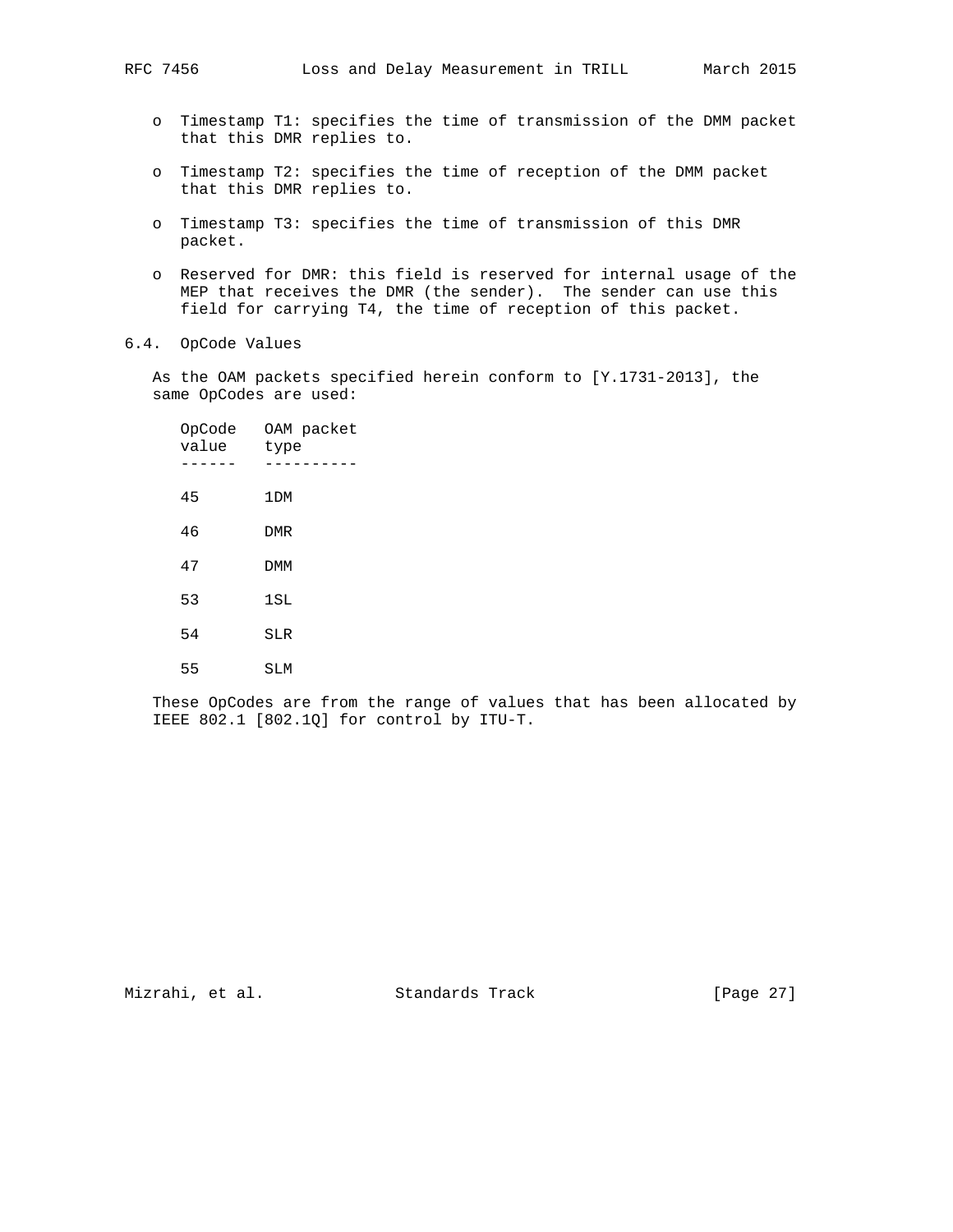# 7. Performance Monitoring Process

 The Performance Monitoring process is made up of a number of Performance Monitoring instances, known as PM Sessions. A PM session can be initiated between two MEPs on a specific flow and be defined as either a Loss Measurement session or Delay Measurement session.

 The Loss Measurement session can be used to determine the performance metrics Frame Loss Ratio, availability, and resiliency. The Delay Measurement session can be used to determine the performance metrics Frame Delay, Inter-Frame Delay Variation, Frame Delay Range, and Mean Frame Delay.

 The PM session is defined by the specific PM function (PM tool) being run and also by the Start Time, Stop Time, Message Period, Measurement Interval, and Repetition Time. These terms are defined as follows:

- o Start Time the time that the PM session begins.
- o Stop Time the time that the measurement ends.
- o Message Period the message transmission frequency (the time between message transmissions).
- o Measurement Interval the time period over which measurements are gathered and then summarized. The Measurement Interval can align with the PM Session duration, but it doesn't need to. PM messages are only transmitted during a PM Session.
- o Repetition Time the time between start times of the Measurement Intervals.

| Measurement Interval  |         | Measurement Interval                                          |
|-----------------------|---------|---------------------------------------------------------------|
| (Completed, Historic) |         | (In Process, Current)                                         |
|                       |         |                                                               |
|                       |         | 0 1 2 3 4 5 6 7 8 9 0 1 2 3 4 5 6 7 8 9 0 1 2 3 4 5 6 7 8 9 0 |
|                       |         |                                                               |
| $\lambda$             | ㅅ ㅅ     | ᄉ                                                             |
|                       |         |                                                               |
| Start Time            | Message | Stop Time                                                     |
| service enabled)      | Period  | (Service disabled)                                            |
|                       |         |                                                               |

Figure 14: Relationship between Different Timing Parameters

Mizrahi, et al. Standards Track [Page 28]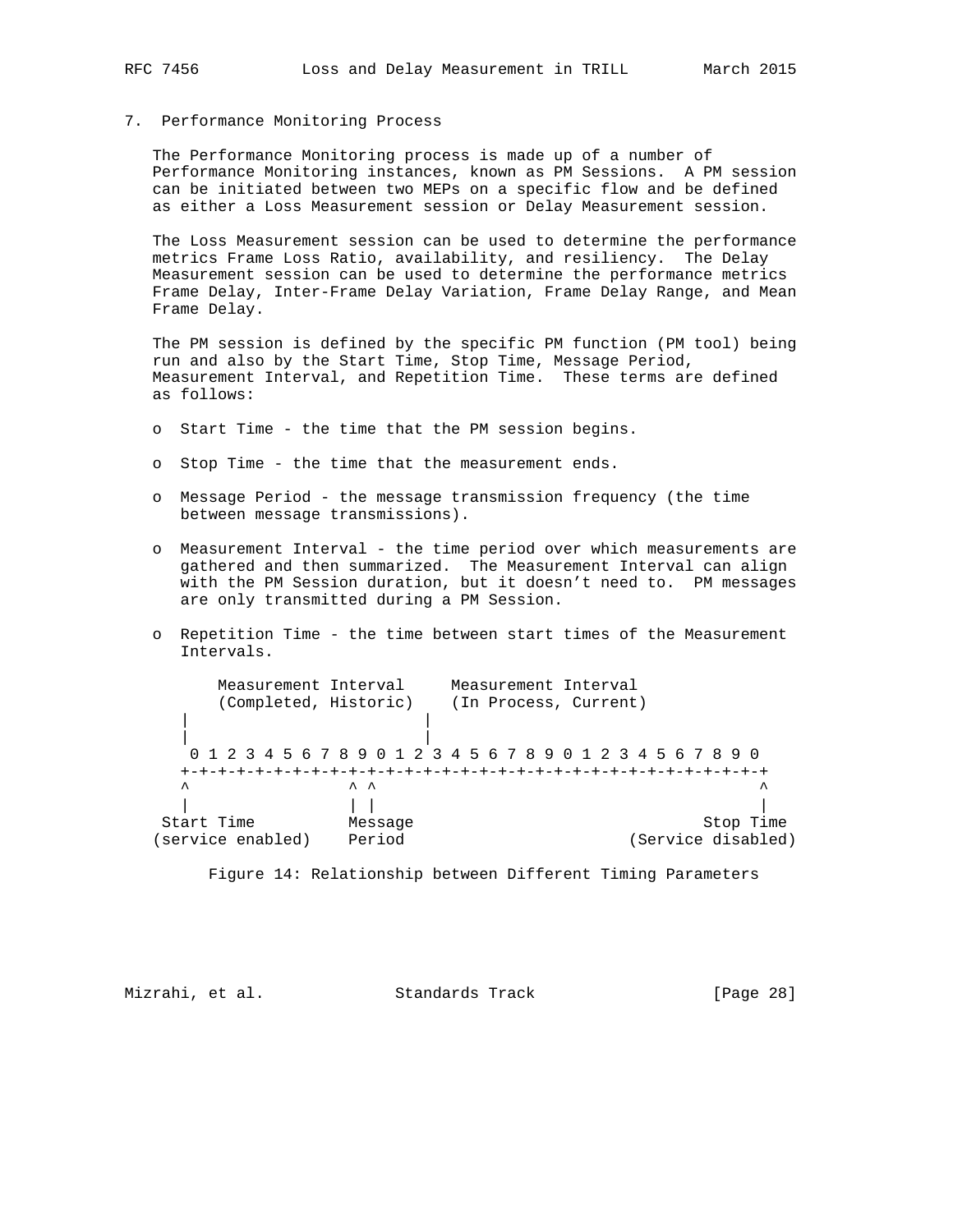## 8. Security Considerations

 The security considerations of TRILL OAM are discussed in [OAM-REQ], [OAM-FRAMEWK], and [TRILL-FM]. General TRILL security considerations are discussed in [TRILL].

 As discussed in [OAM-Over], an attack on a PM protocol can falsely indicate nonexistent performance issues or prevent the detection of actual ones, consequently resulting in DoS (Denial of Service). Furthermore, synthetic PM messages can be used maliciously as a means to implement DoS attacks on RBridges. Another security aspect is network reconnaissance; by passively eavesdropping on PM messages, an attacker can gather information that can be used maliciously to attack the network.

 As in [TRILL-FM], TRILL PM OAM messages MAY include the OAM Authentication TLV. It should be noted that an Authentication TLV requires a cryptographic algorithm, which may have performance implications on the RBridges that take part in the protocol; thus, they may, in some cases, affect the measurement results. Based on a system-specific threat assessment, the benefits of the security TLV must be weighed against the potential measurement inaccuracy it may inflict, and based on this trade-off, operators should make a decision on whether or not to use authentication.

## 9. References

- 9.1. Normative References
	- [KEYWORDS] Bradner, S., "Key words for use in RFCs to Indicate Requirement Levels", BCP 14, RFC 2119, March 1997, <http://www.rfc-editor.org/info/rfc2119>.
	- [TRILL] Perlman, R., Eastlake 3rd, D., Dutt, D., Gai, S., and A. Ghanwani, "Routing Bridges (RBridges): Base Protocol Specification", RFC 6325, July 2011, <http://www.rfc-editor.org/info/rfc6325>.
	- [FGL] Eastlake 3rd, D., Zhang, M., Agarwal, P., Perlman, R., and D. Dutt, "Transparent Interconnection of Lots of Links (TRILL): Fine-Grained Labeling", RFC 7172, May 2014, <http://www.rfc-editor.org/info/rfc7172>.
	- [TRILL-FM] Senevirathne, T., Finn, N., Salam, S., Kumar, D., Eastlake 3rd, D., Aldrin, S., and Y. Li, "Transparent Interconnection of Lots of Links (TRILL): Fault Management", RFC 7455, March 2015, <http://www.rfc-editor.org/info/rfc7455>.

Mizrahi, et al. Standards Track [Page 29]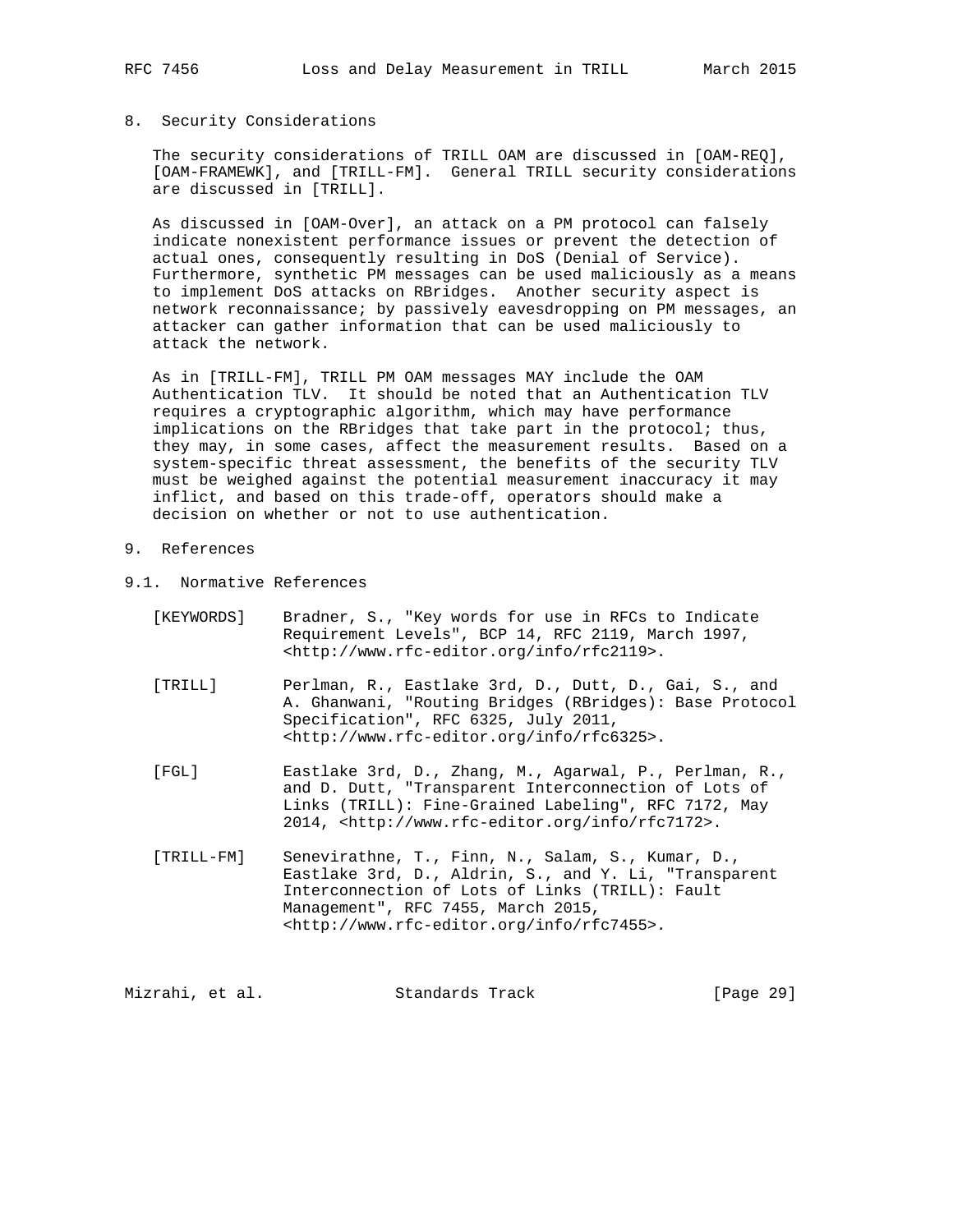# 9.2. Informative References

- [OAM-REQ] Senevirathne, T., Bond, D., Aldrin, S., Li, Y., and R. Watve, "Requirements for Operations, Administration, and Maintenance (OAM) in Transparent Interconnection of Lots of Links (TRILL)", RFC 6905, March 2013, <http://www.rfc-editor.org/info/rfc6905>.
- [OAM-FRAMEWK] Salam, S., Senevirathne, T., Aldrin, S., and D. Eastlake 3rd, "Transparent Interconnection of Lots of Links (TRILL) Operations, Administration, and Maintenance (OAM) Framework", RFC 7174, May 2014, <http://www.rfc-editor.org/info/rfc7174>.
- [Y.1731-2013] ITU-T, "OAM functions and mechanisms for Ethernet based Networks", ITU-T Recommendation G.8013/Y.1731, November 2013.
- [802.1Q] IEEE, "IEEE Standard for Local and metropolitan area networks -- Bridges and Bridged Networks", IEEE Std 802.1Q, December 2014.
- [IEEE1588v1] IEEE, "IEEE Standard for a Precision Clock Synchronization Protocol for Networked Measurement and Control Systems Version 1", IEEE Standard 1588, 2002.
- [IEEE1588v2] IEEE, "IEEE Standard for a Precision Clock Synchronization Protocol for Networked Measurement and Control Systems Version 2", IEEE Standard 1588, 2008.
- [MPLS-LM-DM] Frost, D. and S. Bryant, "Packet Loss and Delay Measurement for MPLS Networks", RFC 6374, September 2011, <http://www.rfc-editor.org/info/rfc6374>.
- [OAM] Andersson, L., van Helvoort, H., Bonica, R., Romascanu, D., and S. Mansfield, "Guidelines for the Use of the "OAM" Acronym in the IETF", BCP 161, RFC 6291, June 2011, <http://www.rfc-editor.org/info/rfc6291>.
- [IPPM-1DM] Almes, G., Kalidindi, S., and M. Zekauskas, "A One-way Delay Metric for IPPM", RFC 2679, September 1999, <http://www.rfc-editor.org/info/rfc2679>.
- [IPPM-2DM] Almes, G., Kalidindi, S., and M. Zekauskas, "A Round trip Delay Metric for IPPM", RFC 2681, September 1999, <http://www.rfc-editor.org/info/rfc2681>.

Mizrahi, et al. Standards Track [Page 30]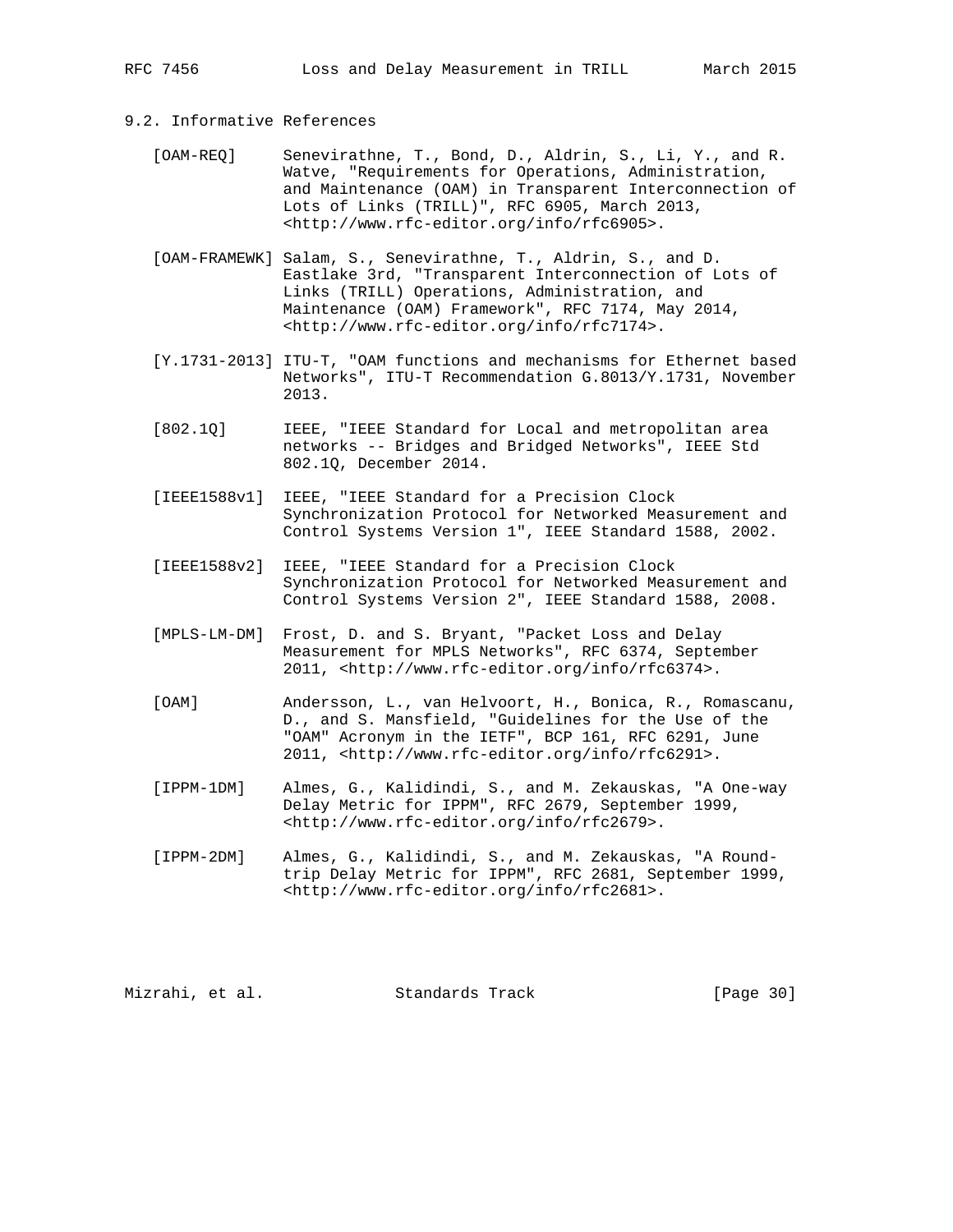- [IPPM-Loss] Almes, G., Kalidindi, S., and M. Zekauskas, "A One-way Packet Loss Metric for IPPM", RFC 2680, September 1999, <http://www.rfc-editor.org/info/rfc2680>.
- [OAM-Over] Mizrahi, T., Sprecher, N., Bellagamba, E., and Y. Weingarten, "An Overview of Operations, Administration, and Maintenance (OAM) Tools", RFC 7276, June 2014, <http://www.rfc-editor.org/info/rfc7276>.

## Acknowledgments

 The authors gratefully acknowledge Adrian Farrel, Alexey Melnikov, Jan Novak, Carlos Pignataro, Gagan Mohan Goel, Pete Resnick, and Prabhu Raj for their helpful comments.